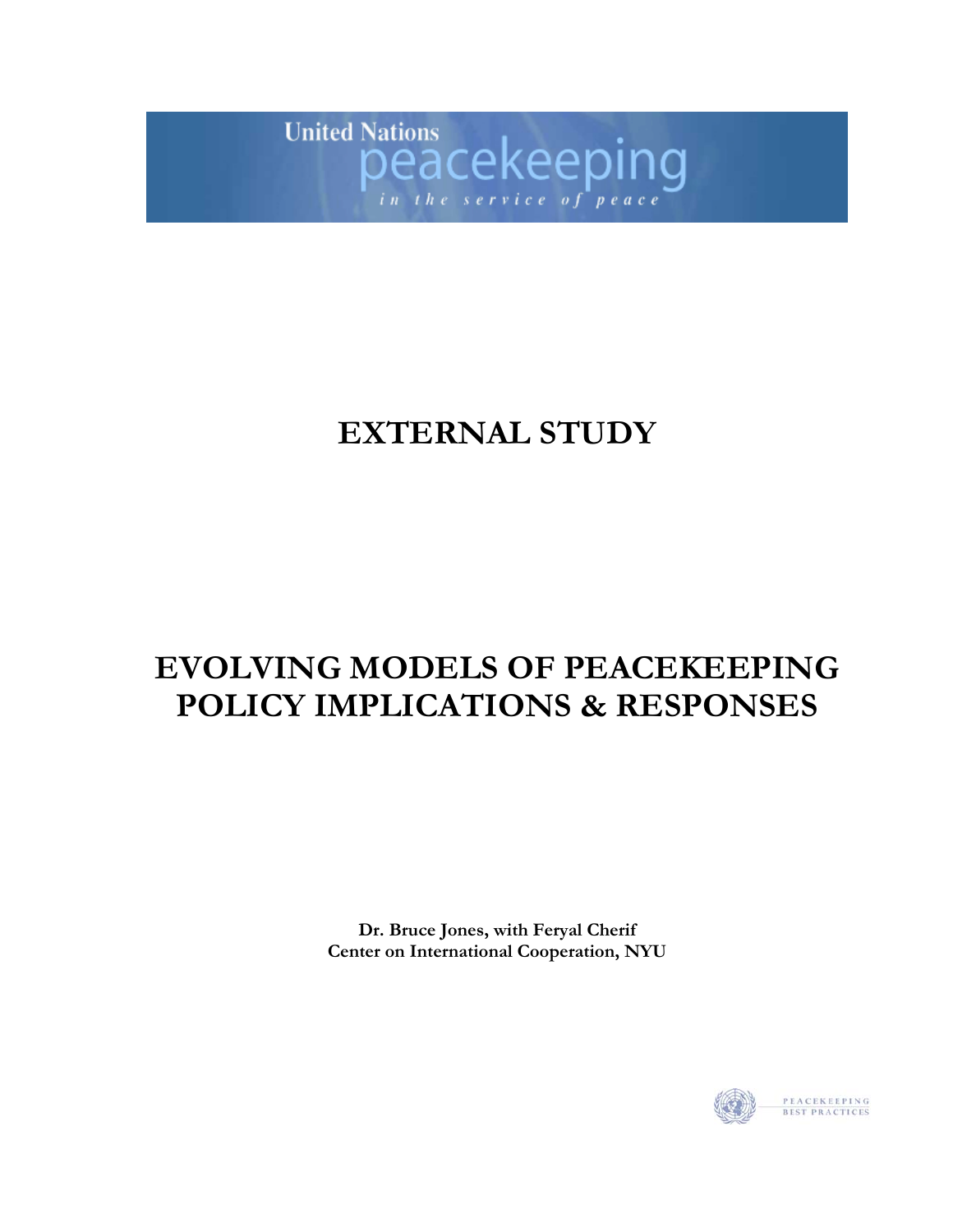*This paper reflects the personal views of the author and does not necessarily represent the views of the Department of Peacekeeping Operations or of the United Nations.* 

Please send your comments on this paper to PBPU by e-mail at dpko-pbpuwebmaster@un.org.

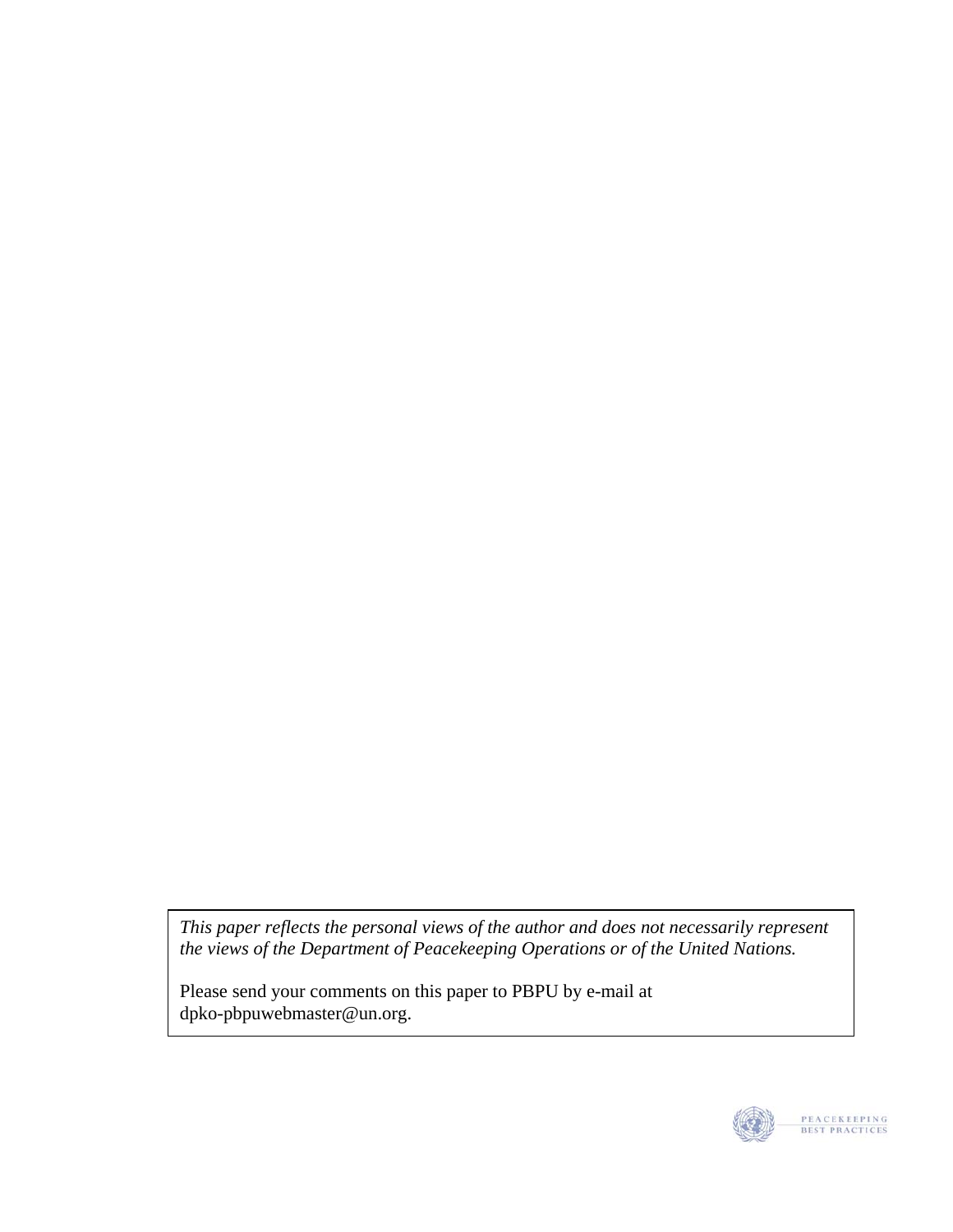# **Evolving Models of Peacekeeping**  *Policy Implications & Responses*

Dr. Bruce Jones, with Feryal Cherif Center on International Cooperation, NYU[1](#page-33-0)

# **INTRODUCTION**

Peacekeeping is evolving rapidly, as is the strategic environment in which it occurs. Changing patterns of conflict, changing major power relations and the evolving structure of regional security arrangements shape the evolution of UN peacekeeping. Already the post Cold War era has seen at least three phases of UN peacekeeping evolution: the expansionism of the late 1980s and early 1990s; the disappointments and failures of the mid-1990s, and the ensuing retrenchment; and a new generation of missions, many involving new sets of responsibilities, especially in the civilian, post-conflict sphere, and new actors, often in partnership arrangements – so called 'hybrid' missions.

Though the structure and capacity of the Department of Peacekeeping Operations has evolved significantly in recent years, the UN's formal policy framework does not yet reflect the fluidity of peacekeeping evolution (nor indeed is it much reflected in academic analysis.[2\)](#page-33-1) The day-to-day managers of peacekeeping operations in the UN and in troop contributing governments are familiar with the multi-faceted implications of this evolution, but many others (including in the UN Secretariat) are less familiar with the nuances of recent developments. This is reflected in a confused lexicon for referring to the various hybrid or partnership operations that now dominate the peacekeeping landscape. Even among those familiar with recent developments, there is a disparity in views about whether these trends represent a challenge to the primacy of the UN, or a helpful, flexible addition to the conflict-management repertoire. Certainly, the proliferation of regional and multinational force responses to internal conflicts in the past few years has generated a heated debate, requiring clarification. Further, it is arguable that, notwithstanding the ongoing implementation of the Brahimi reforms<sup>3</sup>, DPKO and the UN Secretariat are still not adequately structured to manage both the hybrid nature of many new operations and their increasingly large civilian components – especially in terms of its limited capacity to plan and set policy for the civilian dimensions of operations.

Moreover, it is an open question whether 11 September 2001 ushered in a fourth phase of evolution in peacekeeping, the first elements of which – an assertive US policy, a shift in geographical focus, a more complex security environment, a challenging political terrain for the UN – are beginning to be played out. At the very least, the more assertive US security policy is producing a series of shifts in the approaches of other states and institutions to security issues (particularly in Europe), which are already altering the strategic landscape within which UN peacekeeping operates. Further, a shift in emphasis within the Security Council towards terrorism, the Middle East, and WMD proliferation is likely, over the medium term, to have an impact on the level of organizational resources devoted to strengthening peacekeeping. Ongoing changes in the pattern of conflict, and changing perceptions of security threats, may yet further reshape the peacekeeping landscape.



*Changing strategic environments have caused peacekeeping to evolve …* 

*…creating a new generation of 'hybrid' missions.* 

*The UN structure does not yet fully reflect this evolution…* 

*… nor do many actors understand whether it represents a challenge to the UN or a helpful addition …* 

*…resulting in inadequate structures to deal with new challenges.* 

*US security policies are further shaping the strategic landscape…* 

*… shifting emphasis from peacekeeping to terrorism, WMD and the Middle East.*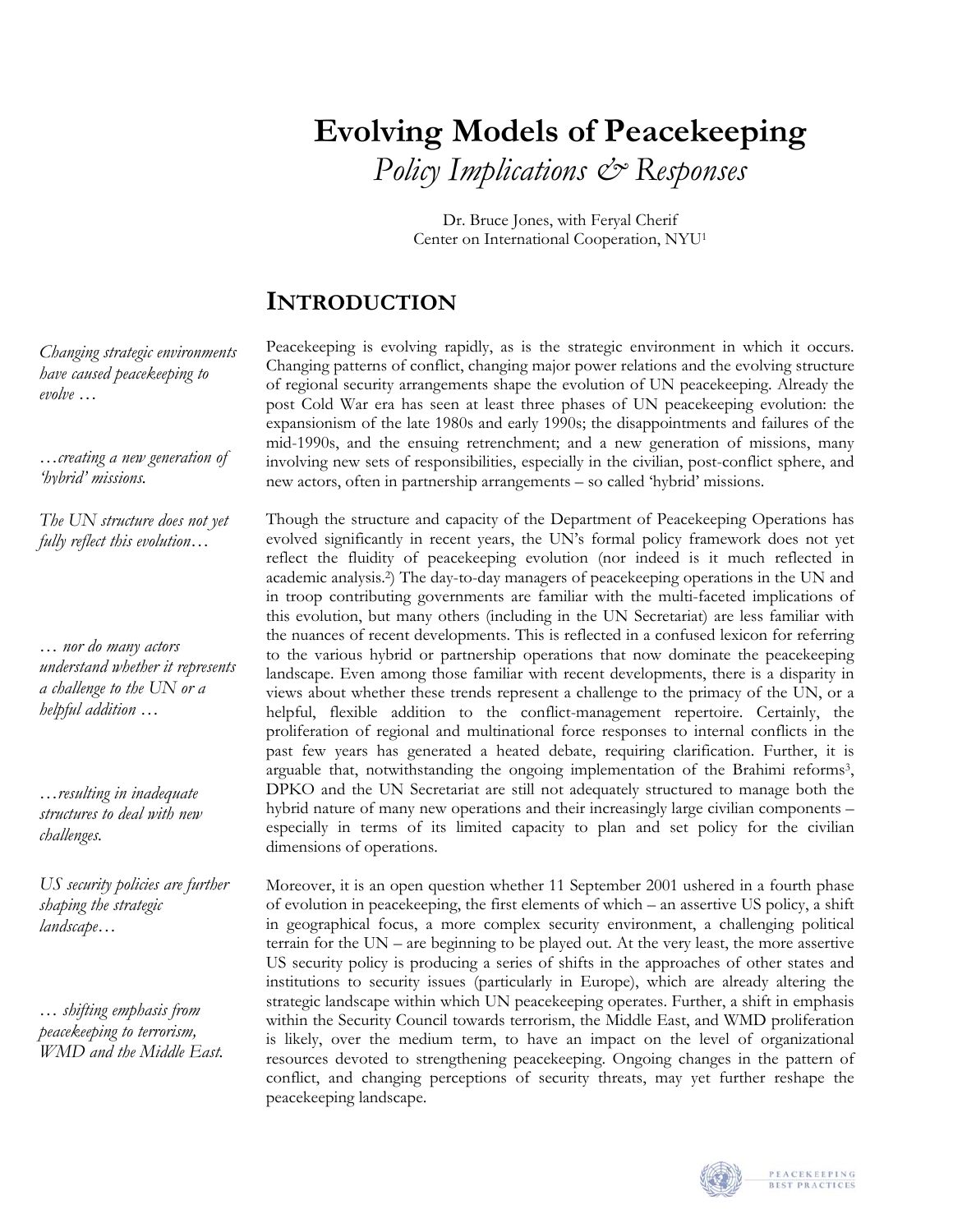|                                                                                                                                | This paper addresses recent and ongoing evolutions in both the form and context of<br>UN peacekeeping. It has four purposes:                                                                                                                                                                                                                                                                                                                                                                                                                                                                                                                                                                                                                                |
|--------------------------------------------------------------------------------------------------------------------------------|-------------------------------------------------------------------------------------------------------------------------------------------------------------------------------------------------------------------------------------------------------------------------------------------------------------------------------------------------------------------------------------------------------------------------------------------------------------------------------------------------------------------------------------------------------------------------------------------------------------------------------------------------------------------------------------------------------------------------------------------------------------|
| This paper has four purposes                                                                                                   | $\mathbf{i}$ .<br>to assist DPKO senior management by capturing recent developments, especially<br>related to hybrid operations, and providing some analysis of recent 'models' of<br>peacekeeping;                                                                                                                                                                                                                                                                                                                                                                                                                                                                                                                                                         |
|                                                                                                                                | $\dddot{11}$ .<br>to raise policy questions about these operations, both for internal deliberation by<br>DPKO, for further research or analysis, and in some cases for engagement with<br>member states;                                                                                                                                                                                                                                                                                                                                                                                                                                                                                                                                                    |
|                                                                                                                                | $\mathop{\text{iii}}\nolimits$<br>to highlight evolving strategic factors that may influence peacekeeping in the<br>medium term, providing DPKO senior management with a tool for use in longer-<br>term strategy;                                                                                                                                                                                                                                                                                                                                                                                                                                                                                                                                          |
|                                                                                                                                | to assist DPKO senior management in identifying short and medium strategies<br>iv.<br>for managing evolving and complex trends in peacekeeping response, locating<br>DPKO in a wider set of peacekeeping capacities.                                                                                                                                                                                                                                                                                                                                                                                                                                                                                                                                        |
| and is divided in two sections:<br>recent trends                                                                               | To address these purposes, the paper proceeds in two sections. First, it spells out recent<br>trends in peacekeeping and portrays a set of evolving strategic trends, particularly related<br>to US policy, which may shape peacekeeping in the medium term, posing new challenges<br>and new opportunities. This section draws a set of conclusions that could reasonably be<br>taken as planning assumptions for the 3-7 year period. Second, the paper goes into                                                                                                                                                                                                                                                                                         |
| and hybrid operations.                                                                                                         | details on 'hybrid' operations since these are central to recent missions and will likely<br>continue to be so in the future. It provides a rough categorization of these missions;<br>explores the reasons for their increasing use; identifies some key lessons learned,<br>including with respect to the growing civilian dimension of operations; and explores the<br>policy questions these missions raise for DPKO.                                                                                                                                                                                                                                                                                                                                   |
| It concludes that UN<br>peacekeeping must balance<br>strengthening its own capacities<br>with engagement with other<br>actors. | It concludes that the UN's peacekeeping managers must continue both to balance<br>engagement with regional organizations and MNFs on the basis of presumed and<br>planned cooperation, as well as to strengthen the 'Blue Helmet' function. The former<br>will be a lasting reality, is more positive than negative, and can be made more positive<br>still by a more intensive UN Secretariat engagement. The latter will continue to be a<br>necessary part of the response to a variety of forms of conflict in various locations, and<br>should continue to be strengthened. Both require a different level and style of<br>engagement in policy-shaping activities outside the formal UN framework, some options<br>for which are given in the report. |
| Requested by DPKO, this is an<br>independent report.                                                                           | This paper was requested by DPKO's Peacekeeping Best Practices Unit. It is an<br>independent report: DPKO is not responsible for its findings, conclusions or<br>recommendations. It has been prepared as part of an ongoing project of NYU's Center<br>on International Cooperation, on 'Transformation of Multilateral Security Institutions',<br>which is supported by the Rockefeller Foundation, the Carnegie Corporation, the UK<br>Department for International Development, the Danish government, the Norwegian<br>government, and the Ford Foundation. The author is grateful to those foundations and<br>governments for their support.                                                                                                          |

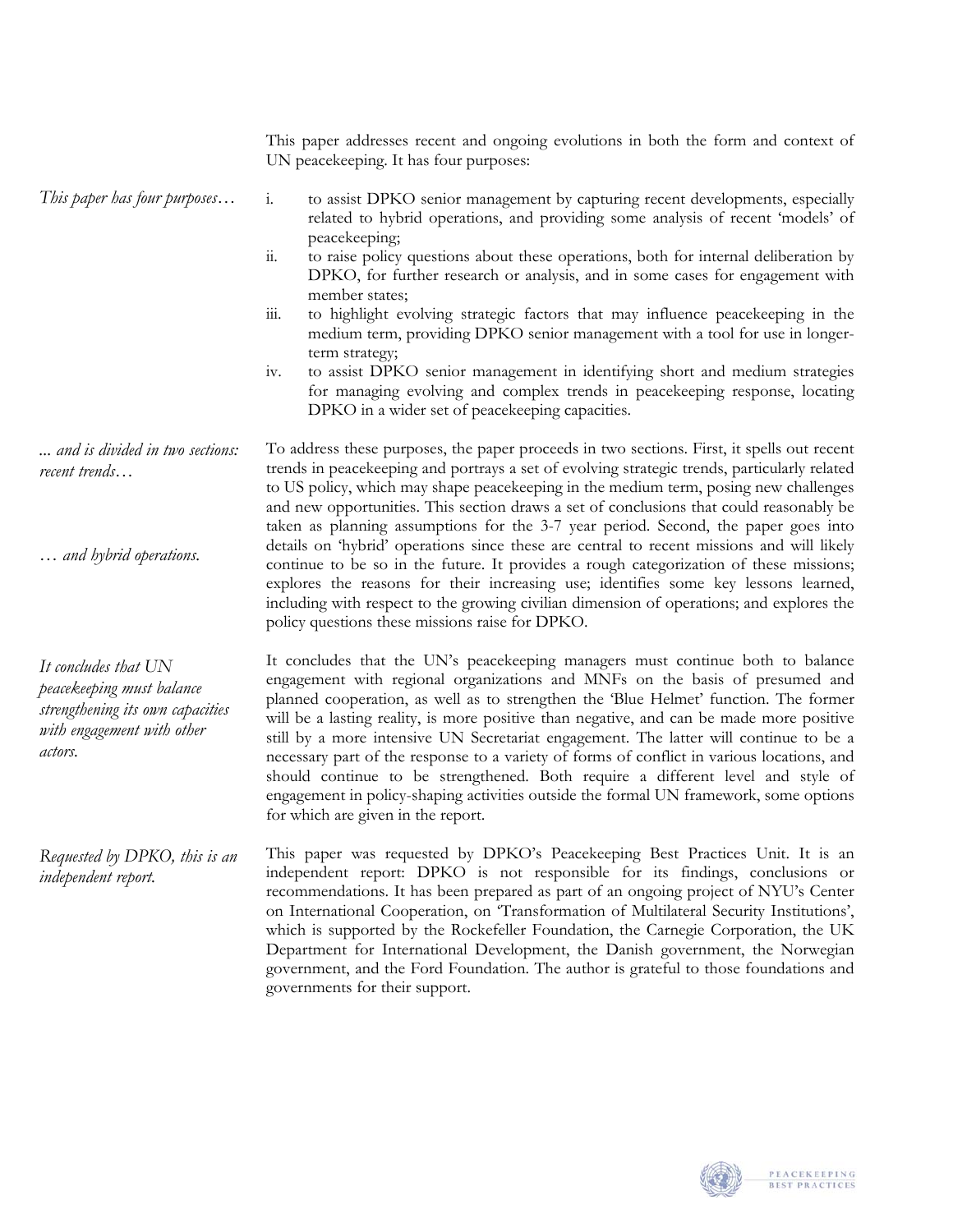# **PART 1: THE EVOLUTION OF PEACEKEEPING**

*UN peacekeeping evolves as a response to changes in power, security or conflict dynamics.* 

*Recent trends include an increasing number of deployed peacekeepers due to an increase in internal wars ended, …* 

*… a slight rise in newly started interstate wars…* 

*… and a number of conflicts without international response.*

*'Coalition of the willing', 'multinational force' and 'UN peacekeeping' are distinct concepts.* 

UN peacekeeping evolves in response to changing patterns of conflict, changing great power relations – which create either permissive or constraining conditions on UN action – and changing regional security arrangements. (The form of that evolution can be shaped by effective policy and resource management.)

# **TRENDS IN THE EVOLUTION OF PEACEKEEPING**

As is well established, the trend in changing peacekeeping responses in the 1990s was a sharp rise in the deployment of peacekeepers to internal wars – usually accompanying a war-ending agreement. The early-to-mid 1990s saw a sharp decline in the number of internal wars. More precisely, there was **a sharp rise in the number of internal wars that ended** (Marshall and Gurr 2003). The phenomenon of civil wars ending was a major driver of growing demand for peacekeeping in the late 1980s and early 1990s.

A more recent pattern has been a slight rise in the number of interstate wars that have begun in late 1990s and early 2000s (Marshall and Gurr 2003). These include clear-cut interstate conflicts (the US and allies versus Taliban-Afghanistan, the US and allies versus Baathist-Iraq, the clash between Ethiopia and Eritrea), and internal/interstate wars such as the regional war by proxy in Zaire/the D.R. Congo, and trans-border wars in West Africa. These wars have occasioned significant new military and peacekeeping responses.

It would be remiss not to stress that despite an enormous proliferation of peacekeeping responses, a number of major conflicts have run – and some continue to run – **without any major international responses.** The largest such conflicts are Algeria and Chechnya. While Somaliland has largely stabilized, Somalia proper is left in continuing conflict. No peacekeeping response attends the Israeli-Palestinian conflict (beyond civilian observers in Hebron), though the issue is periodically mooted. The selectivity of the UNSC and the variable capacity of regional organizations constitute important weaknesses in the international capacity to respond to conflict, including the deadliest.

More generally, peacekeeping in the past decade has been characterized by a number of broad trends in response.

(The terms 'coalition of the willing' and 'multinational force' are sometimes used interchangeably; and the term 'UN peacekeeping' is often used loosely. This report follows the practice of using the term 'multinational force' for missions authorized by the Security Council; the term 'coalition of the willing' is used for multi-state operations not authorized by the Security Council; and the term 'UN peacekeeping' for UNcommanded operations. However, the author believes it would be valuable to refer to UN-authorized multinational forces as part of UN peacekeeping to ensure that the UN both gets credit and is held responsible for the actions of missions that it authorizes.)

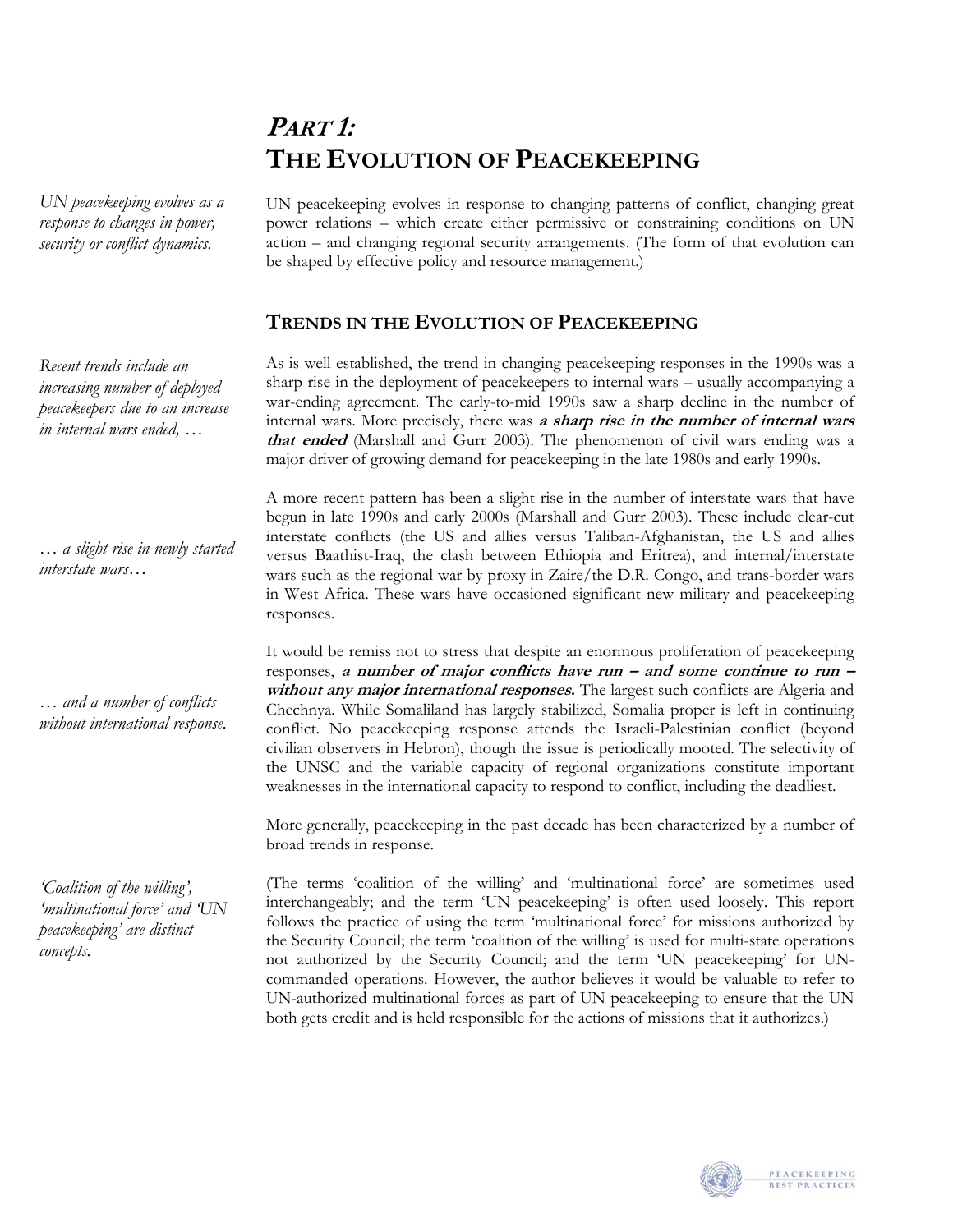*(I) Regional Variation in Response and Troop Deployment*.

A series of variations in regional patterns of deployment and the scale of response can be identified.

First, there was an important **regional variation in the UN's peacekeeping responses**. An analysis of UN peacekeeping responses by Stephen Stedman and Michael Gilligan (2001), comparing rapidity of responses to internal wars (measured by the number of deaths that have occurred before a response is generated, as well as number of years) and the relative frequency of responses to the number of wars, by region, highlights the fact that UN peacekeeping was most responsive to conflicts in Europe and Latin America, followed by Africa, and was least responsive in Asia. Also, the UN sends vastly more peacekeepers to Africa than anywhere else; though this is slightly misleading, since the total peacekeepers deployed through the UN, NATO, the EU and the OSCE would show a more even pattern of deployment.

*Figure 1: Conflicts 2003, by Continent* 



Source: Adapted from Monty Marshall and Tedd Gurr, *Peace and Conflict 2003,*  Center for International Development & Conflict Management.

*Figure 2: Peacekeepers under UN Command, by Continent.* 



Africa Americas Asia Europe Middle East

*Response and troop deployment have varied by region …*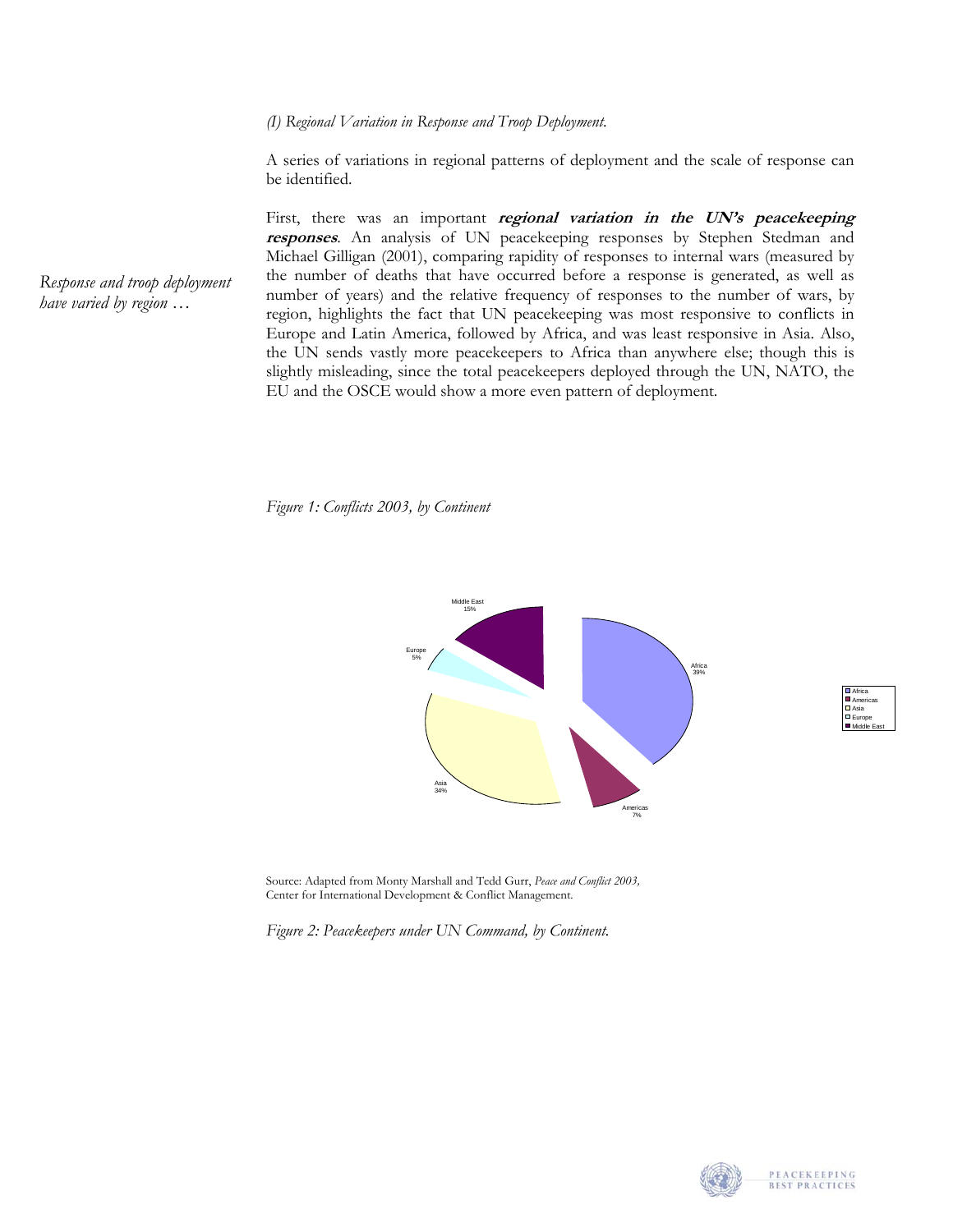

Source: Adapted from data from the Global Policy Forum.

However, there was a *significant variation in the scale/density/intensity of* **peacekeeping responses**. It is important to note a wide variation in the scale or density of mission deployment to different regions. This is perhaps best captured in the 2002 study by Stedman, Rothschild and Cousens, which notes the wide disparities in per capita spending and per kilometer troops levels, for example, between the UN response in Kosovo and the Democratic Republic of the Congo – indicating that the latter would require several hundred thousands of troops to perform the same tasks that peacekeepers perform in Kosovo. Of course, those two missions have very different functions – but that very fact is reflective of the disparity of response. A comparison of the numbers of peacekeepers per conflict death would reveal an even more extreme disparity.

Second, we have witnessed a **decline in the troop contributions of developed states to Blue Helmet missions, especially in Africa***.* This is much discussed, though reference is often made to the overall decline of Western troop contributions without any regional specification. Norway, Canada and France all continue to contribute peacekeepers to operations in the Middle East, while Australia contributes substantially in Asia and the Middle East. Eastern European states have maintained fairly consistent levels of overall contributions to UN peacekeeping, but concentrated outside Africa. According to a recent report by the Stimson Center, developed industrial states contribute 6% of the Blue Helmets currently deployed in Africa – though this figure does fluctuate. [4](#page-33-3) The decline in the contributions of troops by developed states to Blue Helmet operations in Africa has generated discussion of a 'commitment gap' – discussed further in Part 2.

Conversely, we have seen a **rapid growth in the contributions of troops by developed states to multinational forces**. It should be noted that if we highlight UNauthorized operations, Western troop contributions to these operations more than outweigh the decline in contributions to UN-commanded operations – suggesting that responsibility for skewed regional patterns of troop deployments lies primarily with the Security Council, especially the permanent members, rather than with a broader set of developed state troop contributors.



PEACEKEEPING<br>BEST PRACTICES

*…and by scale, density and intensity.* 

*Declining troop contributions by developed nations, in particular to missions in Africa, …* 

*… have been labeled a 'commitment gap.'* 

*Contributions to multinational forces on the other hand have increased …*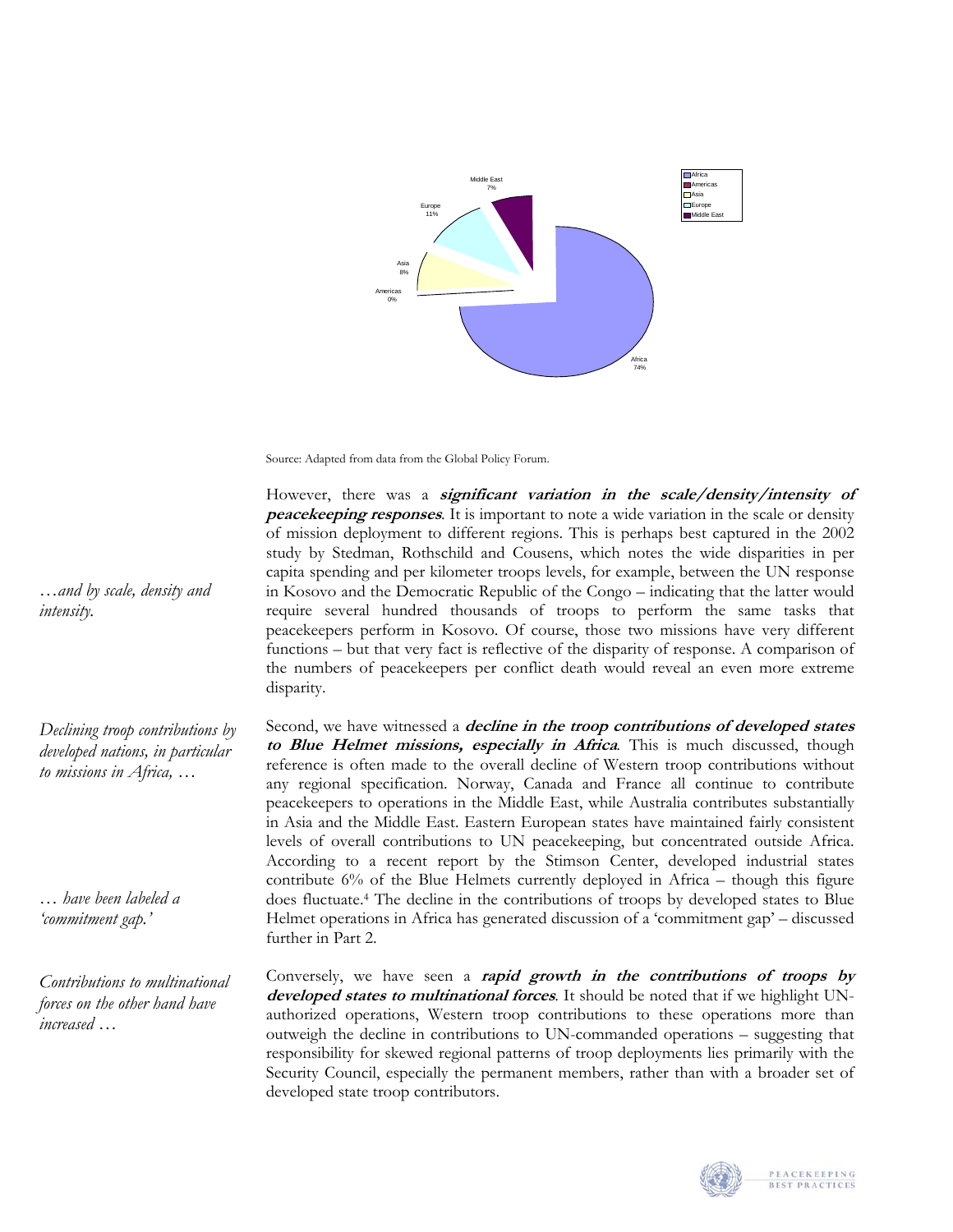*Figure 3: Troop contributions by major Western states troop to UN-commanded missions.* 



**Percentage of Total Contributions to UN Commanded Peacekeeping Operations by Year: Major Western States**

Source: *Military Balance*, International Institute of Strategic Studies

See also Figure 4, below.

*… occasionally supplemented or replaced by bilateral deployment.* 

Developed industrial states also sometimes deploy troops and personnel for **bilateral peacekeeping or peace observation purposes** – for example Norway in Sri Lanka. Such missions operate within the framework of bilateral cooperation and highlight the fact that the UN is not always seen to be an appropriate actor in peacemaking or peacekeeping.





Source: *Military Balance*, International Institute of Strategic Studies

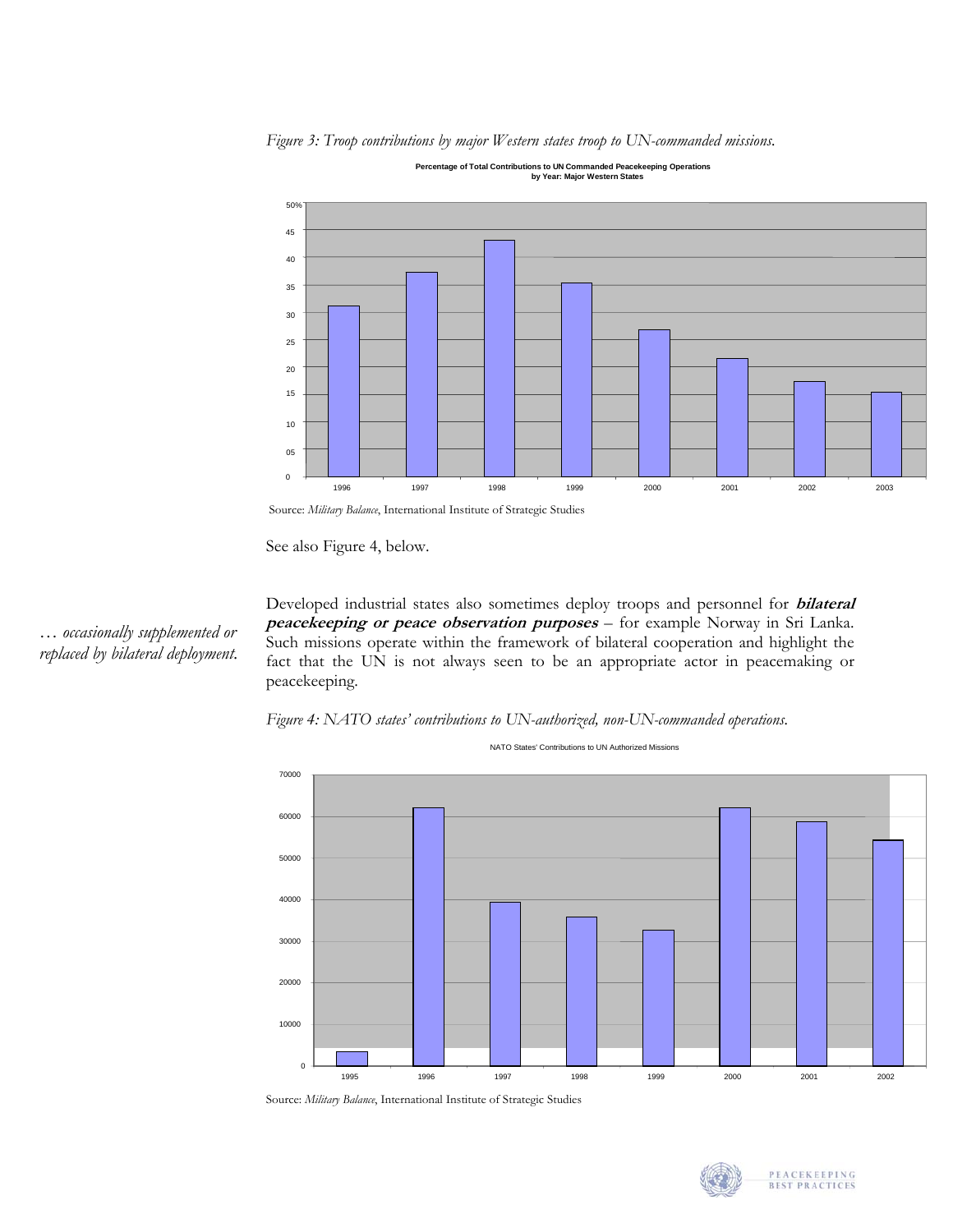## *(II) Changing Actors*

A second set of trends relates to changes in the actors involved in peacekeeping operations.

The 1990s saw the slow but *steady rise of regional and sub-regional organizations* **as important actors in the response to internal conflicts**, sometimes in partnership with the UN – a widely documented phenomenon. Here, an important distinction can be made between regions (Forman and Grene 2003). In Europe, the 1990s witnessed a proliferation in the activities of the regional security institutions, often with competing mandates. These operated in varied relationships with the UN, even during the same conflict. In Kosovo, for example, NATO first represented an alternative to the UN in the bombing of Yugoslavia. Subsequently, NATO and the UN have been partners on the ground in the post-conflict operation. In other cases, the relationship has been sequential (e.g. in Bosnia and Macedonia). In Central Europe, and increasingly in Central Asia, the OSCE has played an important role in border security and other issues, such as elections and human rights, and has seen an expansion of its activities in recent years. In Africa, the role of regional organizations was – and is – complex. In West Africa, where ECOWAS has the continent's most developed (though still limited) response capacity, relationships with the UN have evolved from the strains of ECOMOG's first Liberian adventure in 1991 through the partnership in Sierra Leone, to the sequenced management of the recent Liberian crisis. Elsewhere, the relationship between the UN and the OAU has also evolved, from competition in the Rwandan civil war to partnership in the D.R. Congo and Burundi. Although this relationship is still shaped by the limited capacity of the re-branded African Union, the UN's efforts in strengthening the capacity of the AU is emerging as an important priority in Europe. In southern Africa, what was once arguably the most effective African sub-regional organization, SADC, was largely undone – at least temporarily – by the involvement of its members in the Zaire/Congo war.

Outside these two continents, regional organizations have played a less important role in peacekeeping, though such organizations as the Organization of American States (OAS) and the Association of South East Asian Nations (ASEAN) have evolved towards more active roles in security and conflict management[.5](#page-33-4)

More recently, we have begun to witness *out-of-area deployments by regional* **organizations**, especially the EU, which has a police mission in Bosnia, took over from NATO in Macedonia and deployed an emergency force in the D.R. Congo.<sup>6</sup> Less well known, the EU – under the authority and office of the High Representative for Common Foreign and Security Policy – also mounted a small cease-fire monitoring operation in Bethlehem and Gaza during 2001. NATO has also operated out-of-area, first in its campaign against Yugoslavia, and more recently – with Security Council authorization – through its leadership of ISAF in Afghanistan. This is taken by some to constitute a direct challenge to the UN as the sole framework for deploying peace operations globally.

A further pattern in response to conflict in the 1990s was **the use of 'multinational force' models for response** to conflict. These have been used when the UN Security Council believed that a multinational force under the lead of single state was better placed to respond to a large or fast-breaking crisis. An example of this was the establishment of the Canadian-led MNF in Eastern Zaire in 1996 and the Italian-led force in Albania in 1997. More recent uses of MNFs have been the Australian-led



PEACEKEEPING<br>BEST PRACTICES

*(Sub) regional organizations have emerged as important actors…* 

*… responding to conflicts in Europe, …* 

*… Central Asia …* 

*… and Africa.* 

*Regional organizations have also started to respond to conflicts outside their own area …* 

*… constituting a potential challenge to global UN authority.* 

*Multinational force models have been authorized by the Security Council in some cases …*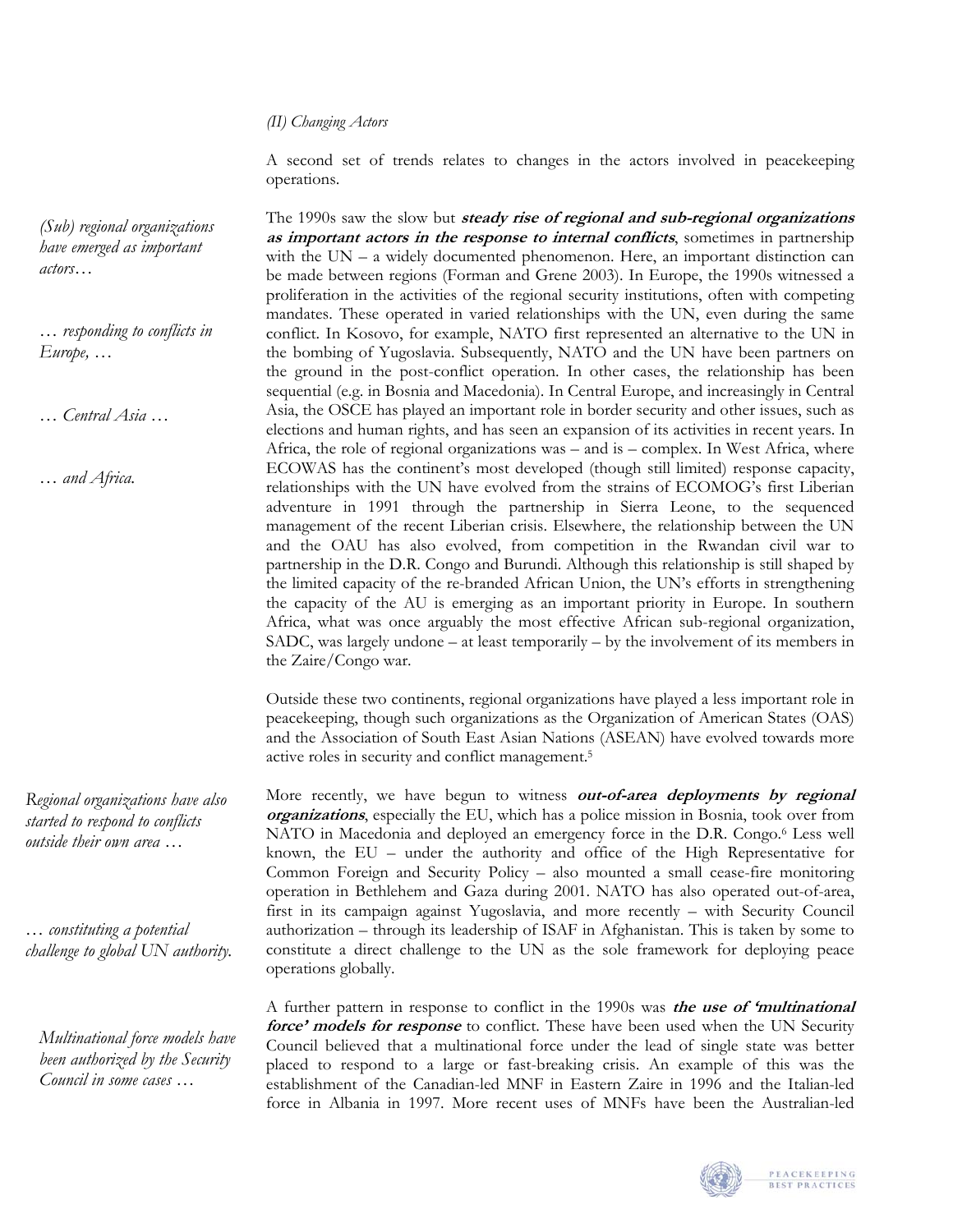Interfet in East Timor and the deployment of ISAF in Afghanistan. A resort to a multinational force reflects real and perceived obstacles to rapid deployment of Blue Helmet troops (see Part 2).

Requested/authorized MNF's should be distinguished in turn from another pattern of response, namely the occasional resort by groups of states – or by single states with symbolic contributions by others – to **'coalition of the willing' actions** outside the UN framework. Such responses were used as early as the late 1970s, for example, in the creation of the Multinational Force Observers (MFO Sinai) to establish a buffer between Egypt and Israel after the latter's withdrawal from the Sinai peninsula – a move made necessary by divisions at the UN that blocked the organization from mounting a mission as called for by those accords (Jones 2003.) Other coalitions of the willing that arose from division in the Security Council include the NATO action against Yugoslavia in 1999, and the recent US-led Operation Iraqi Freedom. There are other cases where the lead actor did not seek UNSC authorization – including temporary Peace Monitoring Force in northern Iraq (US, UK, Turkey), the EU mission in Macedonia, and the first Australian-led force in the Solomon Islands. Some coalition of the willing operations are *post-facto* brought into a Charter framework – for example Australia's recent decision to bring the Solomon Islands force within the framework of the Pacific Islands Forum; the authorization in motion of the French-led Operation Turquoise in Zaire; the postbombing authorization of the NATO presence in Kosovo; and Security Council resolution 1511 on Iraq similarly authorizes the US-led force currently in place as a MNF. A partial list of coalition-of-the-willing operations is included in Annex A.

Attention should also be paid to an additional pattern in responses to conflict, namely **the growing role of non-state actors, particularly non-governmenta l** organizations. NGOs have primarily been involved in the non-military dimensions of response, particularly in terms of facilitating political dialogue (Conciliation Resources, International Alert, Search for Common Ground, etc.) However, in the case of Aceh, the Henri Dunant Center's role went beyond this, taking on a direct role in observing the implementation (short-lived) of the peace agreement, including through the deployment of troops supplied by the governments of Thailand and the Philippines. In so doing, the HDC used DPKO-established policy frameworks and standards regarding such issues as the conduct of mission personnel, relationship between host country and deploying organization, etc.

**Private military companies have been a growing part of the international response** in both more and less controversial roles. Little controversy attaches to the use of PMCs such as Military Professional Resources Incorporated (MPRI) by the US army to implement US army programs such as the 'train and equip' operation in Croatia, or to provide support to other operations, such as the MPRI-managed deployment of an over-the-horizon extraction force (under sub-contract to the US army) for the OSCE's Kosovo Verification Mission (KVM) (Singer 2002). Much more controversy is attached to the use of PMCs by governments embroiled in internal conflict, such as Sandlines in Papua New Guinea and Executive Outcomes in Sierra Leone[.7](#page-33-6) USG Guehenno has recently argued that there will not be, in the foreseeable future, an appetite for PMC roles involving the use of force. However, a number of PMCs do undertake logistical support functions that do not generate similar concerns. This model could be extended to vital force multiplier functions, with PMCs providing such functions under UN supervision.



*… some of which became postfacto UN authorized.* 

*NGOs, as well, have taken on a greater role in peacekeeping and peacebuilding …* 

*… as have private military companies.* 

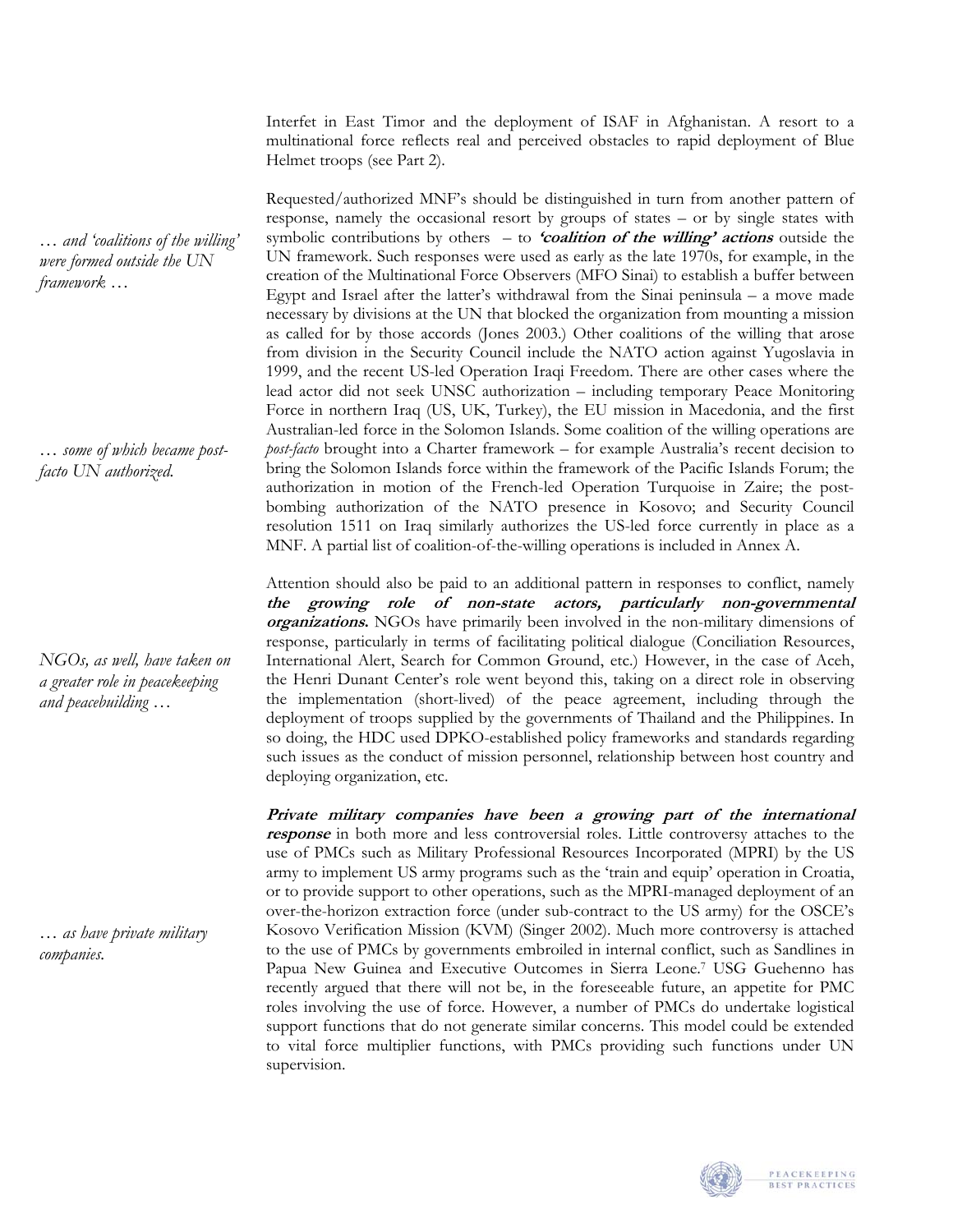## *(III) Changing Nature of Peacekeeping Tasks*

An extremely important trend in the 1990s was **the exponential rise in the civilian**  dimensions of peacekeeping. In Liberia, the UN's most recent operation, the civilian dimensions of the peacekeeping operation encompass a wide spectrum of functions. Similarly in East Timor, as well as deploying peacekeeping forces, UNTAET provided a wide range of support to East Timor's nascent state structures (see below.) Other UNled operations such as UNMIK and UNAMA are exclusively civilian, although they operate alongside UN-mandated operations (see Part 2.)

 Thus, **SRSGs are also increasingly required to manage a wide range of nonmil tary issues, such as human righ s, gender, child soldiers, aid coordination, i t etc.** This has created enormous managerial demands on SRSGs; it is not clear that the support systems provided by the UN have kept up with these demands. Whereas SRSGs are often called upon to develop strategy for and provide leadership to post-conflict peace-building or state-building functions, this frequently devolves to a more limited role in coordinating humanitarian and inter-agency coordination mechanisms. SRSG involvement in strategy-shaping donor coordination mechanisms is episodic.

A sub-set of this trend has been the *increasing resort to transitional administration* **missions**. From its early origins in West Papua, this type of mission – involving extensive civilian dimensions – began in earnest in Namibia in 1990 with UNTAG. The scope of these missions and the degree of their authority then steadily rose, culminating in UNMIK and UNTAET, in which the UN had full governing authority. From traditional peacekeeping missions, which had a minimal civilian staff, the UN mission in Kosovo had a staffing table of 700 civilians, in addition to several hundred other personnel supplied by European regional organizations, covering an extraordinary range of issues (Griffin & Jones, 2000).

# **MEDIUM TERM STRATEGIC ISSUES**

In the evolution of peacekeeping described above, a set of broader strategic forces have been at play. They will continue to shape the evolution of UN peacekeeping.

Undoubtedly, the most significant of these strategic forces has been the evolution of US security policy, both in the 1990s and more recently. Indeed, most of the other strategic forces at play in shaping UN peacekeeping are, at least in part, reactions to US policy, including the evolution of regional security structures that react, at least in part, to both the absence and the presence of US engagement. In considering medium term options for the development of the peacekeeping function, a brief look at the nature of the evolution of US security and peacekeeping policy is warranted.

Two points are relevant in this regard. First, while in the aftermath of the Iraq war of 2003 some may look wistfully back to the US relationship with the UN in the 1990s, it is worth recalling that those relations were, in fact, complicated at best. Throughout that decade, US policy towards UN peacekeeping was far from uniformly supportive and the US foreign and defense policy establishment focused on a set of issues quite distant from those that dominated the UN's agenda. Second, current US policy – in its more expansive, assertive mode – is shaping the evolution of foreign policies and foreign policy structures in Europe, in China, in the Middle East, and beyond, in ways that create both opportunities and challenges for UN peacekeeping.



*A third major trend is the exponential increase of civilian dimensions in peacekeeping …* 

*… requiring a wide range of skills from mission staff and management …* 

*… including in those missions with transitional administration duties.* 

*Strategic forces have influenced and will continue to influence the evolution of peacekeeping.* 

*Chiefly among them is the US security policy …* 

*… which also influences peacekeeping policies in other countries.*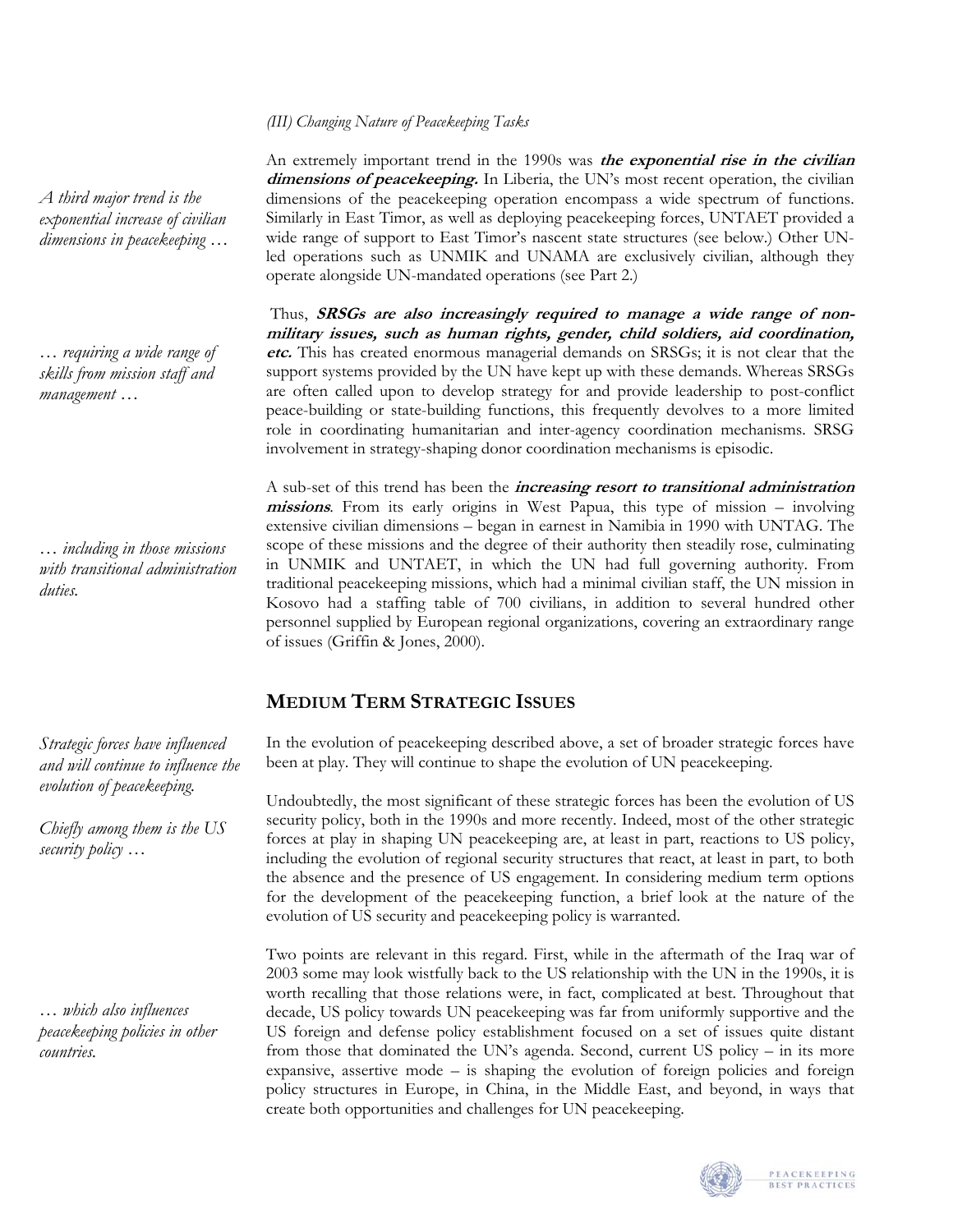# *The Evolution of US Security Policy in the 1990s*

*US support for UN peacekeeping fluctuated during the 1990s …* 

*… being most constructive during Amb. Holbrooke's tenure.* 

*UN and US priorities often did not coincide …* 

*… on strategic issues …* 

*… nor did they share the same geographical priorities.* 

*Hence the perception that the 1990s constituted an era of positive US-UN relations is slightly misleading.* 

*Closer US involvement in the UN will re-orient UN attention away from Africa and towards the Middle East, terrorism and WMD.* 

In terms of UN peacekeeping itself, leadership from within the Clinton Administration occasionally produced congressional support for a UN-related operation, but frequently only after long, intensive negotiations (e.g. over Bosnia) during which support for the UN waxed and waned. Indeed, US policy on peacekeeping fluctuated substantially during the 1990s It began with an expansionist US role in Somalia, lurched to Presidential Policy Directive 25, which set out tough conditions for US involvement in UN peacekeeping, and then developed in complex ways through the experiences in Bosnia and Kosovo. US support for UN peacekeeping operations, and more generally for the UN, only entered a more constructive stage during Ambassador Holbrooke's tenure at the UN, which coincided with US support for the UN's intervention in East Timor (albeit over considerable opposition in Congress and even the Administration.)

More broadly, US national security priorities were often at odds with the priorities of the UN. US geographical concerns included: the evolution of the regime in Russia; China's potential expansionism; the prospects of regime failure in North Korea; the proliferation of weapons of mass destruction; stability in southern Europe; terrorism; Middle East stability and peace; stability in India-Pakistan relations; democratization and liberalization in Central and Latin America; and – last and least – what annual defense reports call "humanitarian concerns & Africa"[.8](#page-33-7) Arguably, the US emphasis in the 1990s on democratization and human rights reinforced a normative framework within which the UN operated; but US operational support for UN actions related to gross human rights violations was sporadic at best.

Contrasting this list of US geographical priorities with the agenda of the Security Council during the 1990s is instructive. The latter was dominated (as measured by agenda items, and time spent) by Africa – the last and least issue on the US agenda. The overlap between US and UN priorities in the 1990s was minimal, a point which should give pause to those who look back on the 1990s as either an era of international consensus or of positive US-UN relations. Both are true, but only by default or at least by the passivity of the US in the international security sphere during that surprising decade.

These points are important because they give a framework for examining current and evolving US security attitudes – both those of the current administration as well as those that might arise under a new Democratic administration if one is elected in 2004[.9](#page-33-8) First, concerning current US threat perceptions and priorities, it is evident that they are not unique to this current Administration (though clearly this Administration takes a particular approach to them). This has broad implications for likely future priorities of the US administration and for multilateral security instruments. Second, this means that, even if in the near future the US administration moves more actively into the UN fold, it is unlikely that this will translate into US support for the kinds of issues and operations that dominated the Security Council agenda in the 1990s, including Africa. Rather, a fuller US engagement in the UN will undoubtedly lead to a further re-orientation of UN attention away from Africa and towards the Middle East, and issues of terrorism and WMD proliferation.

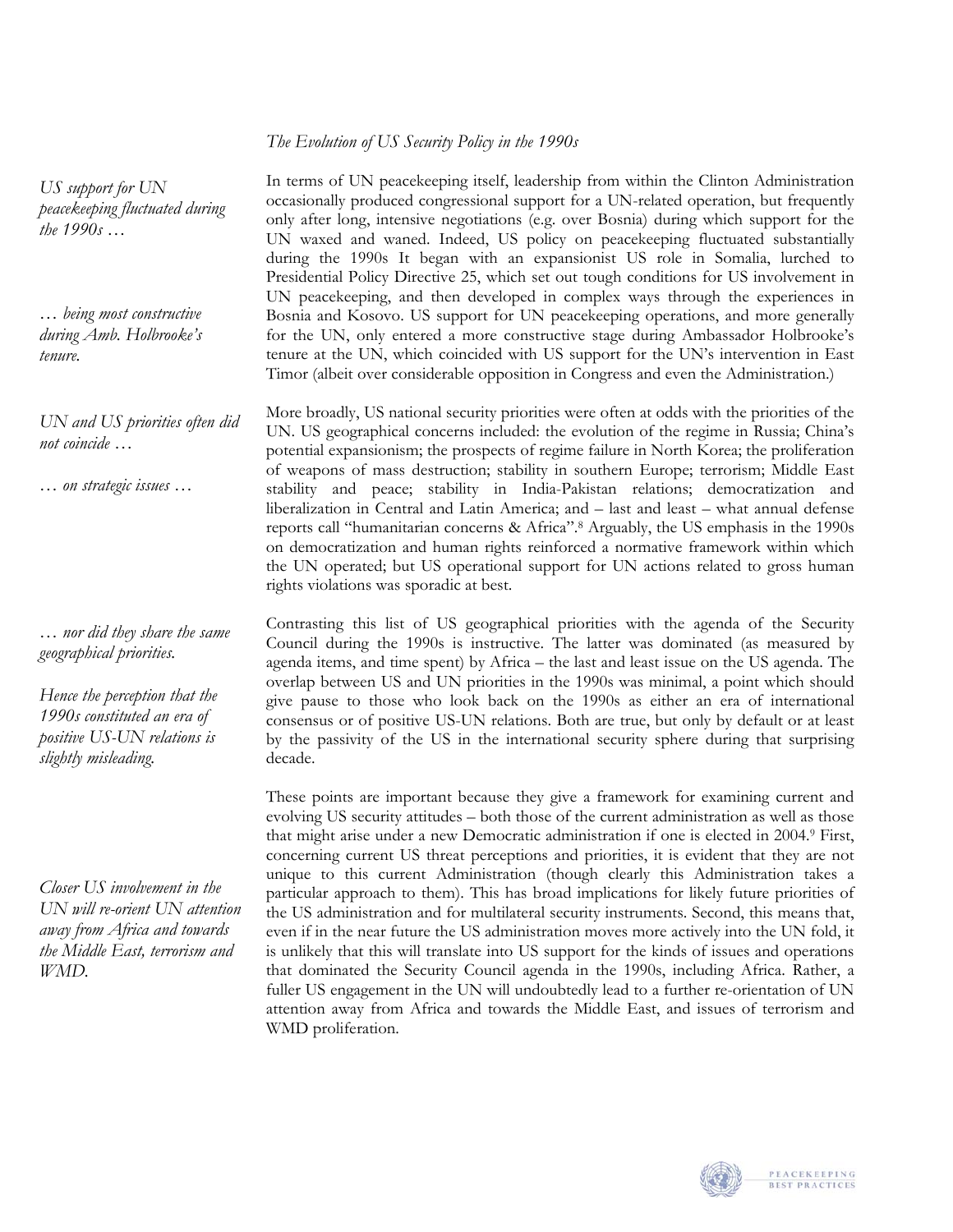*Impact of US Security Policy: Evolving Regional and Major Power Security Structures & Policies* 

More immediately, shifts in US security policy are already producing important corollary shifts in the foreign policies of key states and various regional groupings, including in their development of peacekeeping structures.

Most notable in this regard is the European Union. [10](#page-33-9) The EU responded to a request by the UN Secretary-General to France for peacekeeping support in the D.R. Congo, through the deployment of Operation Artemis. This represents an important shift in the nature of EU-UN relations, which at times have been rather more competitive than collaborative. Thierry Tardy, in his paper for the Peacekeeping Best Practices Unit, makes clear both the limits and the opportunities of the UN-EU relationship in peacekeeping and it should b[e11 e](#page-33-10)mphasized that the current, pro-UN attitude in Europe is real, albeit probably time limited, and warrants intensive attention by the UN. It is also useful to address three concerns. First, that already within Europe, the debate about the EU-NATO relationship is trumping the discussion about the UN-EU relationship, and has major implications for it. The resolution of the EU-NATO debate over self-standing EU planning capacities by adopting a standing EU planning capacity, but not a separate EU operational command capacity, may constrain not the politics but the mechanics of EU-UN cooperation. Second, although the UN has engaged in an active dialogue with the EU about the specific issue of cooperation, it is still more absent than present from the broader European debate about expansion and reform, especially around the recently adopted EU Security Strategy. Third, the EU strategy, in addition to the established European concerns with human security, adopts many aspects of the US security agenda, even if it does take a decidedly less military approach than the US to such questions as terrorism. This is widely, and perhaps rightly, seen within Europe as a necessary way of bridging the emergent transatlantic divide. But it is an open question whether the EU has considered the question of whether the adoption of this wider security agenda among the major northern states will diminish political attention to the strengthening of peacekeeping functions in contexts not defined by a terrorism agenda – especially in Africa, where, it should be recalled, millions of lives are at stake.

Shifting US policy is also shaping national developments in Europe. Armies from Austria to Norway are beginning to reshape themselves in light of evolving possible demands, partially in the context of the US-led 'global war on terrorism', and the partnership agreements that have emerged from it. These now constitute a significant part of the strategic environment within which European defense planning must occur. At first glance, this appears likely to help tackle what outgoing NATO Secretary-General Lord Robertson has labeled the problem of Europe's (fossilized) military systems; with supposedly 1.5 million men and women under arms, it is remarkable that NATO is only able to deploy overseas around 50,000 troops at any given time. An increased emphasis on mobility and rapid deployment may give rise to more troops and more deployment capacity available for a range of operations. In principle, this would include UN peacekeeping operations. While this is a positive development, it should be stated with a dual note of caution: first, that this development is only at the earliest stage; and second, that such troops are more likely to be deployed at the request of the US than that of the UN. Although some European states have made it clear through their participation in ISAF but not Operation Iraqi Freedom that they are more willing to support the US when it works through the UN, this is unlikely to lead them to contribute more to UN peace-keeping.



*Key states shift their foreign policies in reaction to US security policy …* 

*… most notable the EU …* 

*… which current pro-UN attitude is complicated by three developments.* 

*Individual European states, as well, are adjusting defense policies and increasing their armies' mobility …* 

*… which could lead to greater troop availability for peacekeeping missions …* 

*… but these may be made available at the request of the US rather than that of the UN.*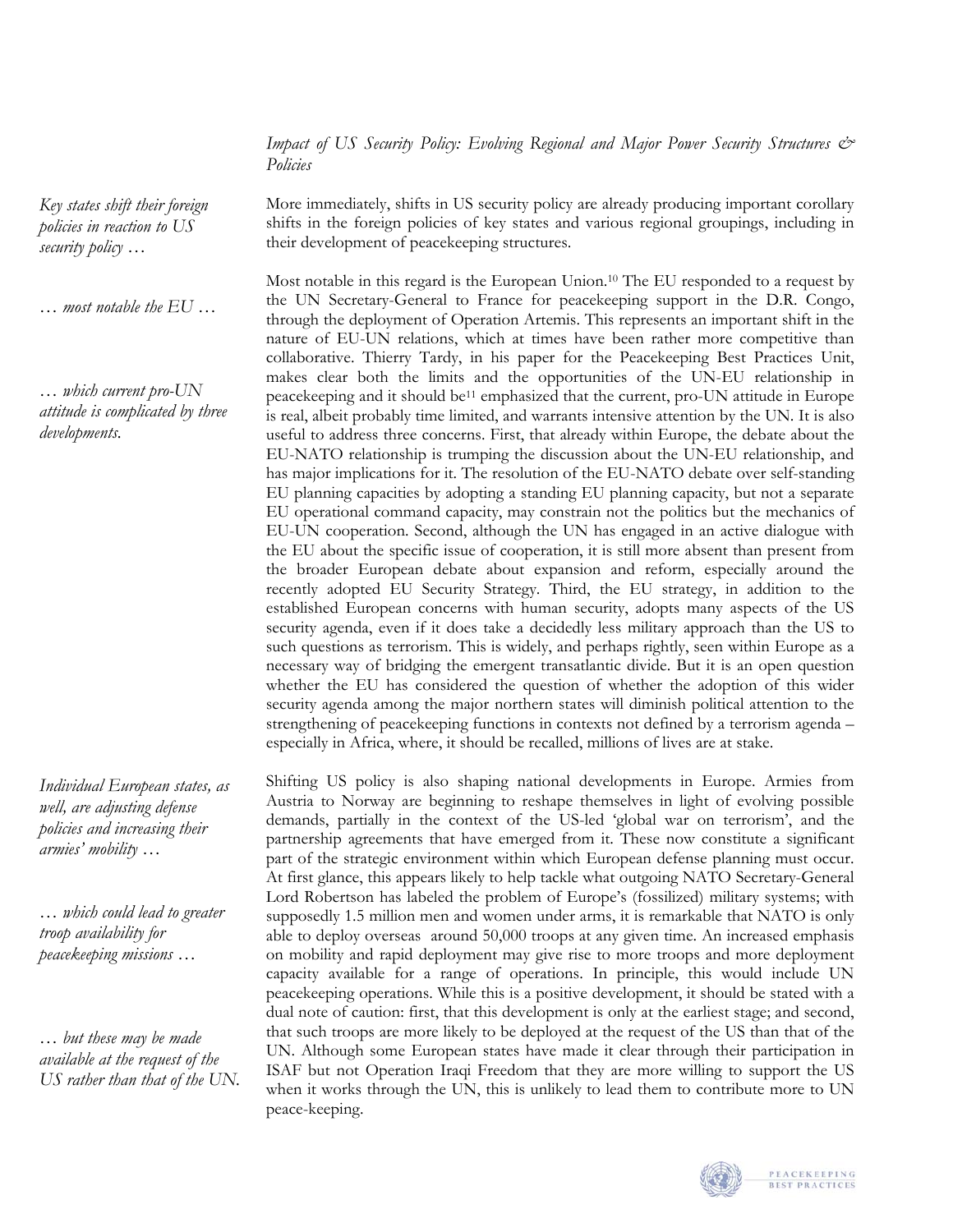*Beyond Western Europe, changing US policy has also contributed to shifts in policies towards UN peacekeeping.* 

*Increased US interest in failed states, however, may translate into greater involvement in the UN …* 

*… but is likely to be geographically bound …* 

*… as US defense and security policies focus predominantly on "the Greater Middle East."* 

*These regions may require UN peacekeeping involvement in the future, posing several challenges …* 

*… such as attacks against the UN, as well as, or in combination with, eroding legitimacy, …* 

Beyond Europe, shifts in US policy have clearly already contributed to a shift in Chinese policy towards UN peacekeeping, which has resulted in new deployments in the D.R. Congo and elsewhere.[12](#page-33-11) China has also reached out to other 'emerging powers' – specifically South Africa and Brazil – with the stated intention of coordinating response to ongoing developments in US-UN relations. Although this initiative appears so far to be limited to rhetorical agreements, it bears watching given the positive role both South Africa and Brazil have played in various peacekeeping settings and the new role China has begun to play. Also, Eastern Europe emerges as a key location for the evolution of peacekeeping. The divide in Europe over Iraq and the related deployment of Polish and other Eastern European forces to Iraq suggest that future East European contributions to UN peacekeeping may be heavily shaped by evolving US security roles and demands. In Latin America, regional organizations have remained focused on political and trade issues. Changing US security policy, particularly in Colombia and the Amazon basin, is arguably impeding, not accelerating, regional cooperation. If deteriorating conditions in some Latin American states continue, we may see new demand for peacekeeping in contexts where there is limited sub-regional capacity for conflict management and where US-led MNFs may be controversial given the perceived role of the US in the region.

Meanwhile, the US interest in 'failed states', declared in the 2002 National Security Strategy potentially provides a framework for deeper US engagement in managing internal conflicts, the primary arena of peacekeeping engagement in the past decade. The history of peacekeeping has shown that the US can play a vital role in effective peacekeeping, not only in the promoting of apolitical environment at the international level that is generally permissive of UN peacekeeping roles (as it did during the 1990s), but also in terms of offering options for specific operations, such as strategic lift capacity, as well as in the financing of all UN operations. However, the recent experience of minimal US engagement in Liberia suggests that US engagement on failed states will be geographically bound.

Indeed, the geographical focus of US defense policy is salient. Within the Department of Defense and in other parts of the US defense establishment, many planners believe that, in the foreseeable future, US defense policy will be primarily occupied with what is referred to as "the Greater Middle East" or the 'arc of instability' – encompassing the Horn of Africa littoral, the Middle East, the Persian Gulf, parts of Central Asia, and parts of South East Asia. Whether or not this focus shifts under future US administrations, the attention that has already been given to this part of the world by the current administration and the nature of the evolving security concepts at large in the US (well beyond the current administration) are such that it is likely that there will be continued turbulence and US engagement in these regions. Given the absence of meaningful regional security structures in these regions, it is possible that we may see there a significant rise in demand for UN engagement in conflict management, including peacekeeping. This will pose a significant challenge, both in terms of logistics and security, but more fundamentally in terms of managing perceptions of the UN that have been profoundly (and largely negatively) shaped by events of the past three years in the Israeli-Palestinian arena and most importantly in Iraq.

In this context, the recent attacks against the  $UN - in$  Baghdad and southern Afghanistan – pose an acute problem. Should there be a growing demand for UN involvement in the 'greater Middle East', as seems possible, this will confront the UN with the complexity of operating in an environment where its legitimacy has been eroded and where it faces active hostility from some terrorist organizations, notably Al

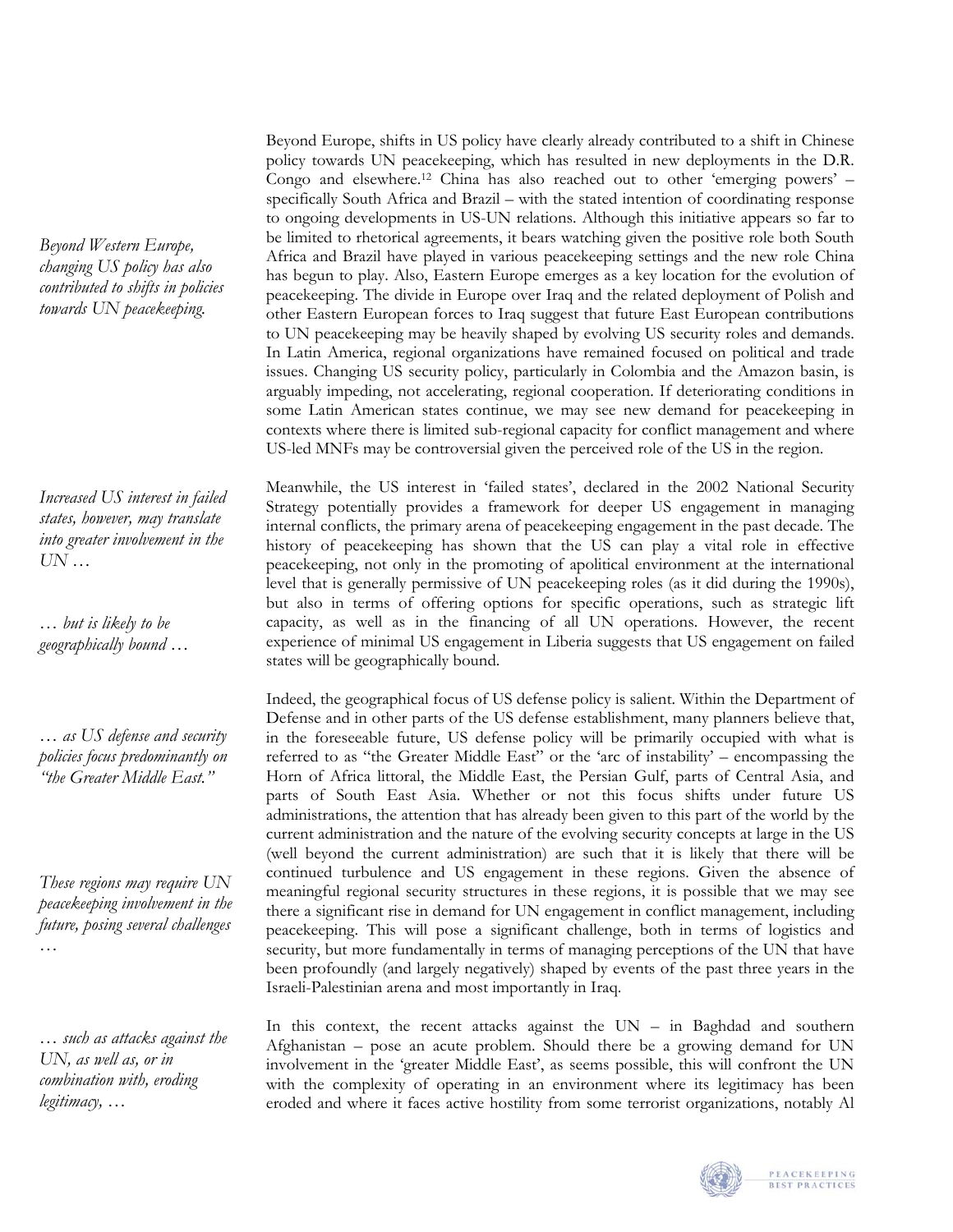Qaeda.[13](#page-33-12) The first of these challenges is not new: for example, in post-genocide Rwanda, the organization's legitimacy was smashed, but UNAMIR II was still able to operate and contribute. The second of these challenges – direct targeting by a hostile entity – is also not new: witness Somalia. The combination, however, is combustible. The growing use of suicide bombings, usually in contexts of occupatio[n14,](#page-33-13) poses new challenges for the organization, potentially requiring more emphasis on self-protection and increasing the cost and complexity of operations. These issues are, however, in flux. The evolution of the Palestinian situation, in particular, and the UN's role therein, will continue to shape popular perceptions of the UN in the Middle East.

This will overlap with a growing agenda of counter-terrorism responses and efforts more aggressively to police the proliferation of weapons of mass destruction. As European and other governments engage in a variety of forms of counter-terrorism response, or engage in peacekeeping operations in contexts where counter-terrorism is part of the operational scenario, pressure may grow for the UN to contribute to this effort in various ways.

Peacekeeping has evolved in unpredictable ways. In 1985, few would have believed that 10 years later, 80,000 peacekeepers would be deployed to internal conflicts. There is no reason to believe that current trends shaping peacekeeping will be sustained. Nevertheless, certain planning assumptions (for the short-to-medium term) can be made, which take the form of conclusions to this section of the report.

# **CONCLUSION TO PART 1: PLANNING ASSUMPTIONS**

Notwithstanding a high degree of uncertainty in the strategic environment surrounding UN peacekeeping, the following conclusions could be taken as adequate planning assumptions on which to base decisions on short and medium term priorities for Departmental resources. It should be stressed that there are at present high levels of support for the UN among European and other states, creating an opportunity for the UN to make progress on a number of issues such as standing capacity, rapid deployment and robust peacekeeping. This moment may be short-lived and thus warrants intensive engagement.

*Other Actors* 

*\* Europe's forces will continue to be more conflict management directed.* 

- Europe's security institutions will continue to evolve in the direction of more developed conflict management and peacekeeping capacities; these will variously provide significant support to UN missions, meet demands the UN cannot and periodically displace UN responses – for example, in continental Europe, where we can anticipate no UN peacekeeping operations in the near future:
	- o European armies will be progressively transformed towards more responsive, more mobile armies that emphasize specialized capacities over infantry strength;
	- o The UK and France will continue to provide occasional short-term military support to UN and AU/ECOWAS operations in Africa.

![](_page_14_Picture_10.jpeg)

*…feeding into the agenda of counter-terrorism and WMD.* 

*Although these trends may not be sustained, certain conclusions can be drawn …* 

*… which could be used as planning assumptions.*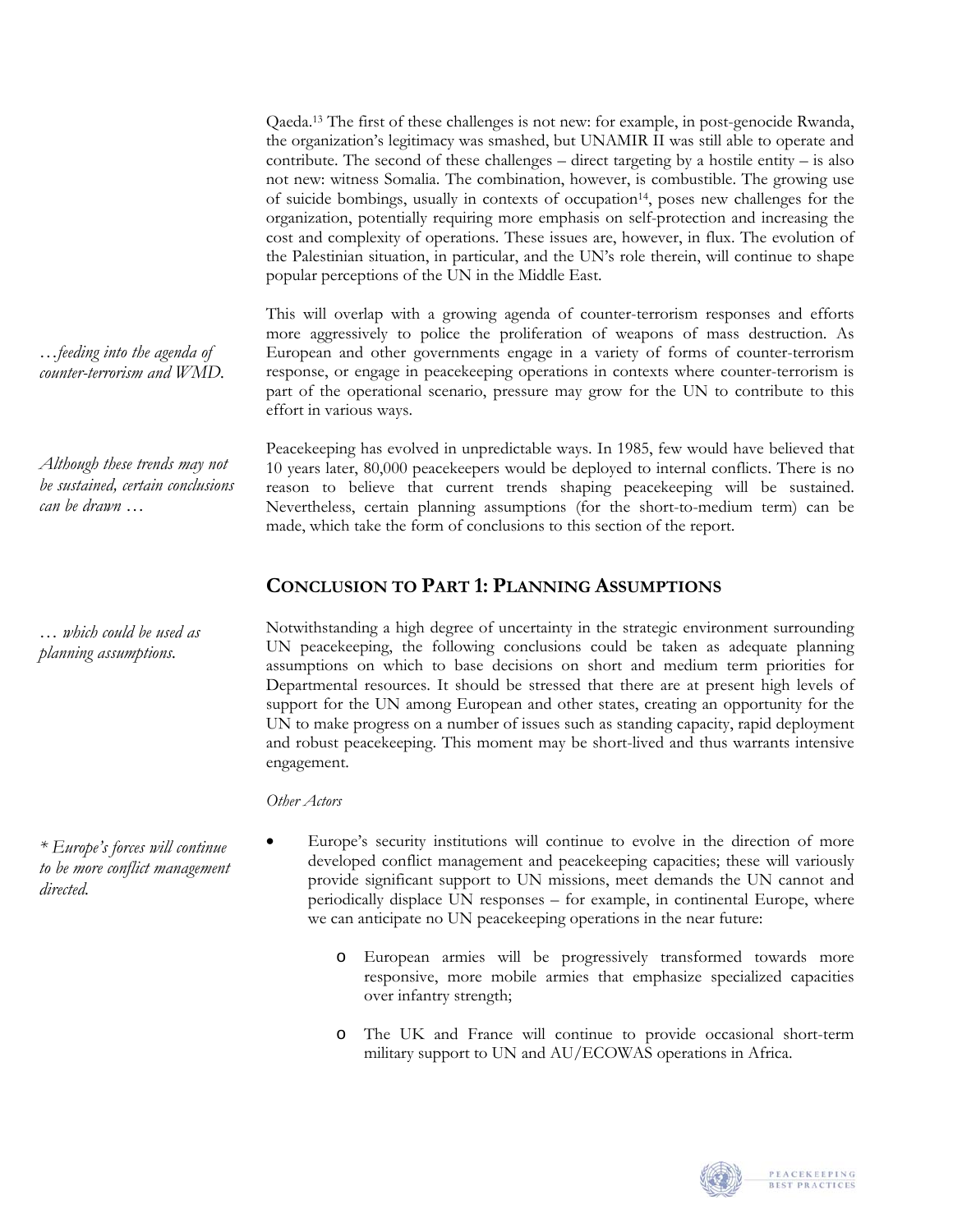- Multinational forces and regional organization models will continue to be used in the short-to-medium term for the provision of short-term military support or to *\* Multinational and regional* respond to fast-breaking crises.
	- African leaders will continue to place emphasis on the development of a security management function through the AU, albeit in uncertain relationship to subregional organizations, such as ECOWAS.
	- Within a planning horizon, no state other than the US will have global strategic lift capacity (though significant private capacity, especially ex-Soviet capacity, will be available).
	- The US will continue to be intensely involved whether constructively or combatively – in the set of regions currently being defined as the 'arc of instability':
		- o US policy towards the UN and towards multilateral institutions in general will continue to be characterized by ambivalent, episodic engagement.

# *The United Nations*

*\* Support for UN peacekeeping will fluctuate …* 

*forces will continue to give* 

*\* Only the US has global lift* 

*\* US involvement in the 'arc of instability' will be intense.* 

*military support.* 

*capacity* 

- Support for UN peacekeeping among key member states will fluctuate in substantial part with respect to shifts in US security policy and to the perceived relevance of the UN as an instrument through which to shape US policy. Shifts in US policy towards more sustained policy engagement with new or traditional allies will tend to diminish the importance of the UN.
	- The UN will continue to be called upon to mount UN-commanded peacekeeping operations:
		- o There will likely be continuing demand in Africa the bulk of troops to such operations will be under UN-command, though the overall response will increasingly be met through hybrid operations – some of these operations will require significant military capacity, along with civilian capacities;
			- Force multiplier components from advance armies for these missions will be available on an inconsistent basis.
		- o The UN may face demand for new missions in Latin America and Asia, and if so, these will be met through a combination of MNF, regional and Blue Helmet operations;
		- o The UN may face demand for new missions including of the transitional administration model – in Asia and the Middle East; these may involve hybrid operations with NATO, the OSCE, MNFs, or possibly the EU.

![](_page_15_Picture_13.jpeg)

![](_page_15_Picture_14.jpeg)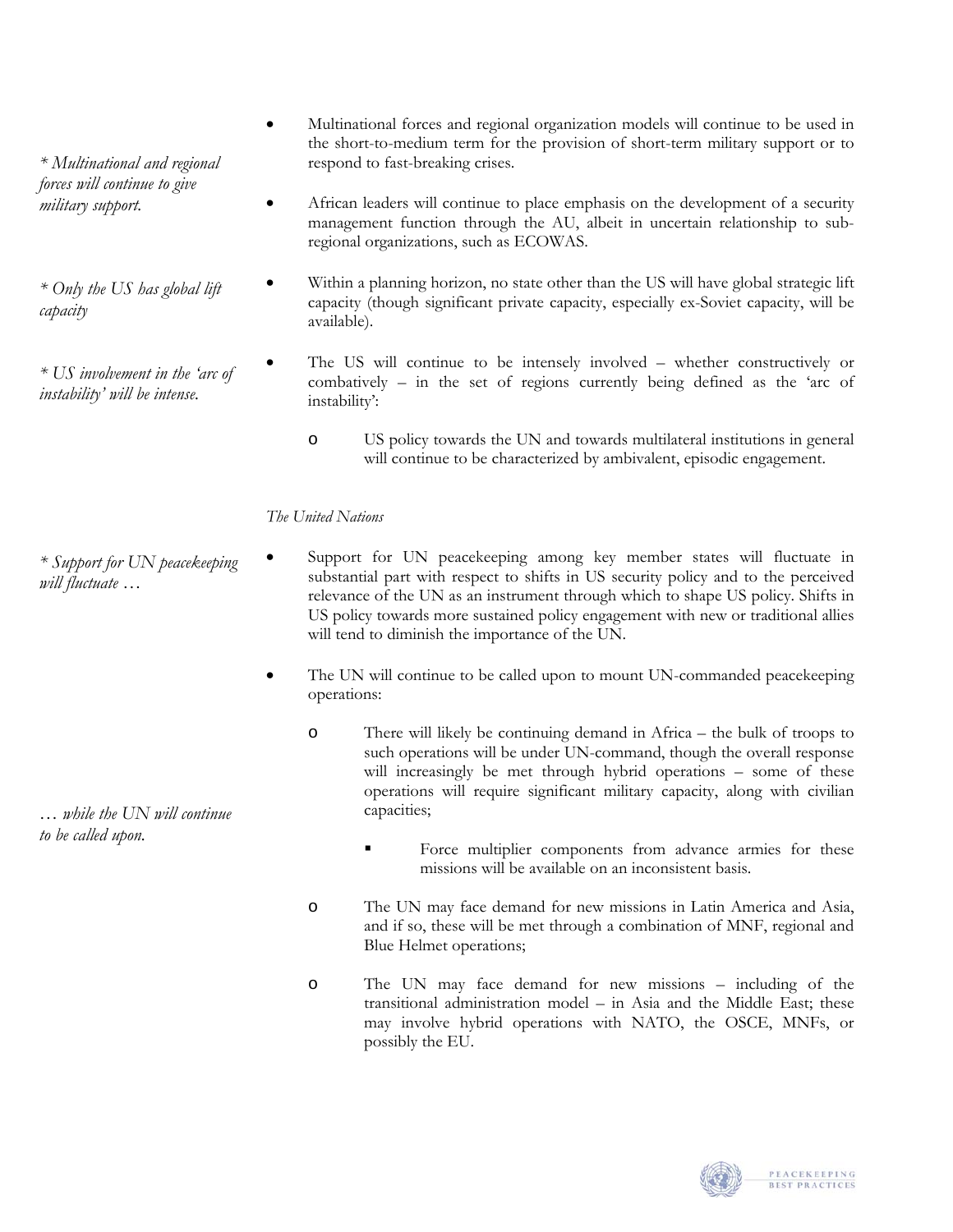*\* The UN will continue to perform transitional administration missions or statebuilding functions …* 

*… while also engaging in issues of concern to the US.* 

- The UN may face demands for new transitional administration missions in contexts of state failure or near state failure and will continue to be called on to implement post-conflict or state-building functions. In many such cases, regional organizations will contribute capacities.
- The UN will be increasingly drawn towards engagement on issues of sustained policy interest to the US, especially with respect to containment of WMD and counter-terrorism. Over time, this will diminish the amount of attention, research and other resources put towards the strengthening of the peacekeeping function, relative to other security functions.

# **PART 2: HYBRID OPERATIONS**

Though they are but one facet of the broader evolution of peacekeeping, the phenomenon of 'hybrid' operations is both now so prevalent and has raised such levels of interest as well as concern, that it seems to warrant separate consideration. Moreover, the phenomenon of hybrid missions encapsulates several of the trends outlined above. This section of the report provides an analysis of different models of hybrid operations, and highlights some initial lessons learned.

# **Evolving Models of Cooperation**

Although hybrid operations are usually treated as a new phenomenon, there have in fact been variants on hybrid operations throughout the 1990s. A review of the full list of these operations – 13 in all – reveals that no two have been identical, creating a difficulty in terms of description and categorization. This immediately highlights one important lesson: that UN peacekeeping is, perhaps contrary to popular conception, quite flexible in terms of the political arrangements under which it deploys.

# *Categories of Operations*

Although it is difficult to categorize hybrid operations, given their *sui generis* character, two possible sets of categories appear. First, it is possible to categorize these missions in terms of the formal relationship between the sponsoring operations. Thus, we could refer to *integrated operations* (Kosovo [UN/EU/OSCE], Haiti) where different regional organizations and the UN operate within a single, or joined, chain of command; to *coordinated operations*, where the UN and other organizations operate side-by-side under separate command structures, but in a coordinated fashion (Kosovo [UN/NATO], Afghanistan, Bosnia, Georgia, Ethiopia-Eritrea, Sierra Leone 1997, Cote d'Ivoire); to *parallel operations*, where the UN deploys alongside another organization's force, without formal coordination (Rwanda); and to *sequential operations*, where the UN precedes or follows a multinational, regional or bilateral force (East Timor, D.R. Congo, Liberia, Sierra Leone 2000.) Each of these categories, in turn, could be broken down by the nature of the non-UN element: multinational forces; regional organizations; bilateral operations.

![](_page_16_Picture_10.jpeg)

*These hybrid missions can be categorized in terms of the formal relationships between the sponsoring operations, …* 

*… including integrated, coordinated, parallel and sequential operations, …* 

![](_page_16_Picture_13.jpeg)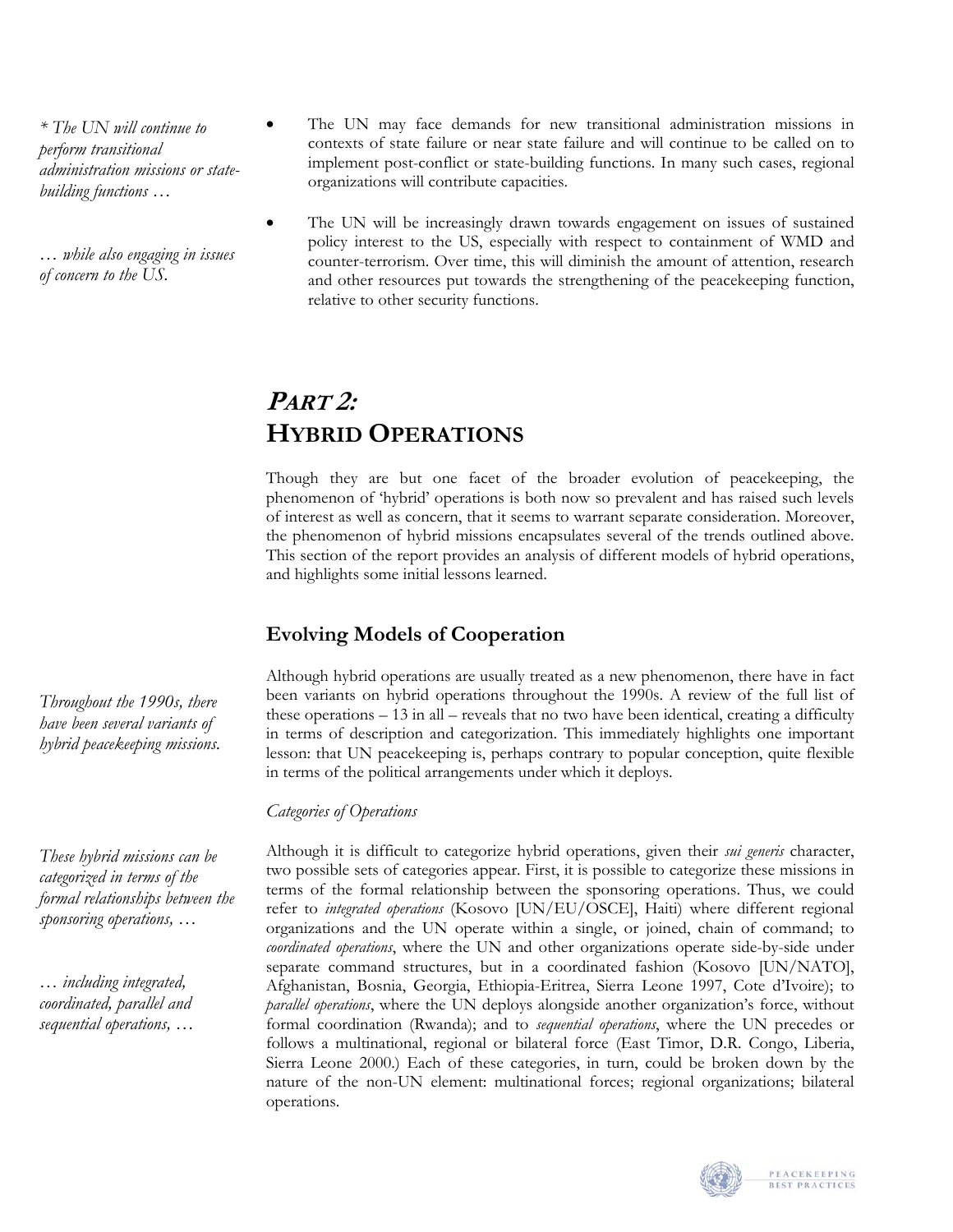However, this categorization obscures more than it reveals. The differences between the UN-NATO relationship in Kosovo, and the UN-CIS relations in Georgia-Abkhazia, are very wide, as are the differences between the Australia-UN relationship in East Timor and the UK-UN relationship in Sierra Leone. Moreover, the differences between a regional organization's operation and an MNF are fewer than meet the eye. Beyond the political issues, if one examines force structure, command structure and financing, the EU's Operation Artemis looks more like a French-led MNF, similar in most respects to the Australian-led Interfet, than it does like an operation composed of and commanded by a multilateral organization. Thus, differentiating by sponsoring organization – which is important in political terms – is unhelpful in categorical terms.

The single most importantly reality of hybrid operations is precisely that they are *sui generis* – and that UN peacekeeping proves to be highly flexible in response. Nevertheless, it is worthwhile highlighting a series of functional features of these missions – several of which may be present in given missions.

We can refer to **Short-Term Military Support** – several hybrid operations, for a limited time period, have provided enhanced military support to an existing or newly-deploying UN operation. These include: the UK bilateral operation in Sierra Leone that bolstered UNAMSIL when it was under threat in 2000; the EU Operation Artemis in Bunia, the D.R. Congo, which enabled the expansion of MONUC; the US-supported ECOWAS force in Liberia in 2003, which paved the way for the arrival of UNMIL. The relationships between UNITAF and UNISOM I in Somalia had a similar relationship. A less well known instance of this is the role that the UK played in May 1995 to bolster UNAVEM III by providing landing capacity, military hospitals, etc. Since this was done within the UN mission, however, it does fall into a slightly different category.

A second functional distinction involves **Civilian-Military Division of Labour**. The two clear examples of this mode of operation are UNMIK and UNAMA. In the first case, the UN (along with the EU, the OSCE and UNHCR) provides the civilian and police dimensions of an operation, under single command, while NATO provides the military arm of the operation, under separate (but coordinated) command. In UNAMA, the UN provides the civilian element of the mission, while a multinational force (now NATO-commanded) provides a military dimension, alongside US-led Operation Enduring Freedom. Arguably, from December 1995 onwards, Bosnia emerged into a similar style of operation, with UNMIBH providing policing and UNHCR providing humanitarian operations in coordination with OHR and others, while IFOR and then SFOR provided the military element,. Also in this category is UNAMI, which provides a civilian dimension alongside the Coalition Provisional Authority (the main civilian operation in Iraq) and the now-UN authorized US/UK-led Operation Iraqi Freedom, which provides the military dimension. The differences between the Iraq operation and the others fall in the political/legitimacy sphere, rather than in legal, operational or institutional distinctions.

A third mode of operation is what might be referred to as **Linked Peacekeeping-Observer Operations** – where the UN and another operation provide a combination of peacekeeping and observer capacities in separate but coordinated commands. The two clear examples of this are UNOMIG, where the UN provides an observer force alongside the CIS peacekeeping force; and UNMEE, where the AU provides an observer force alongside the UN peacekeeping force. A similar arrangement held in Rwanda where the OAU deployed NMOG alongside UNOMUR. One could include in

![](_page_17_Picture_5.jpeg)

*… which themselves can be divided into short-term military support, …* 

*… civilian-military division of labour, …* 

*… linked peacekeeping – observer operations, …* 

![](_page_17_Picture_9.jpeg)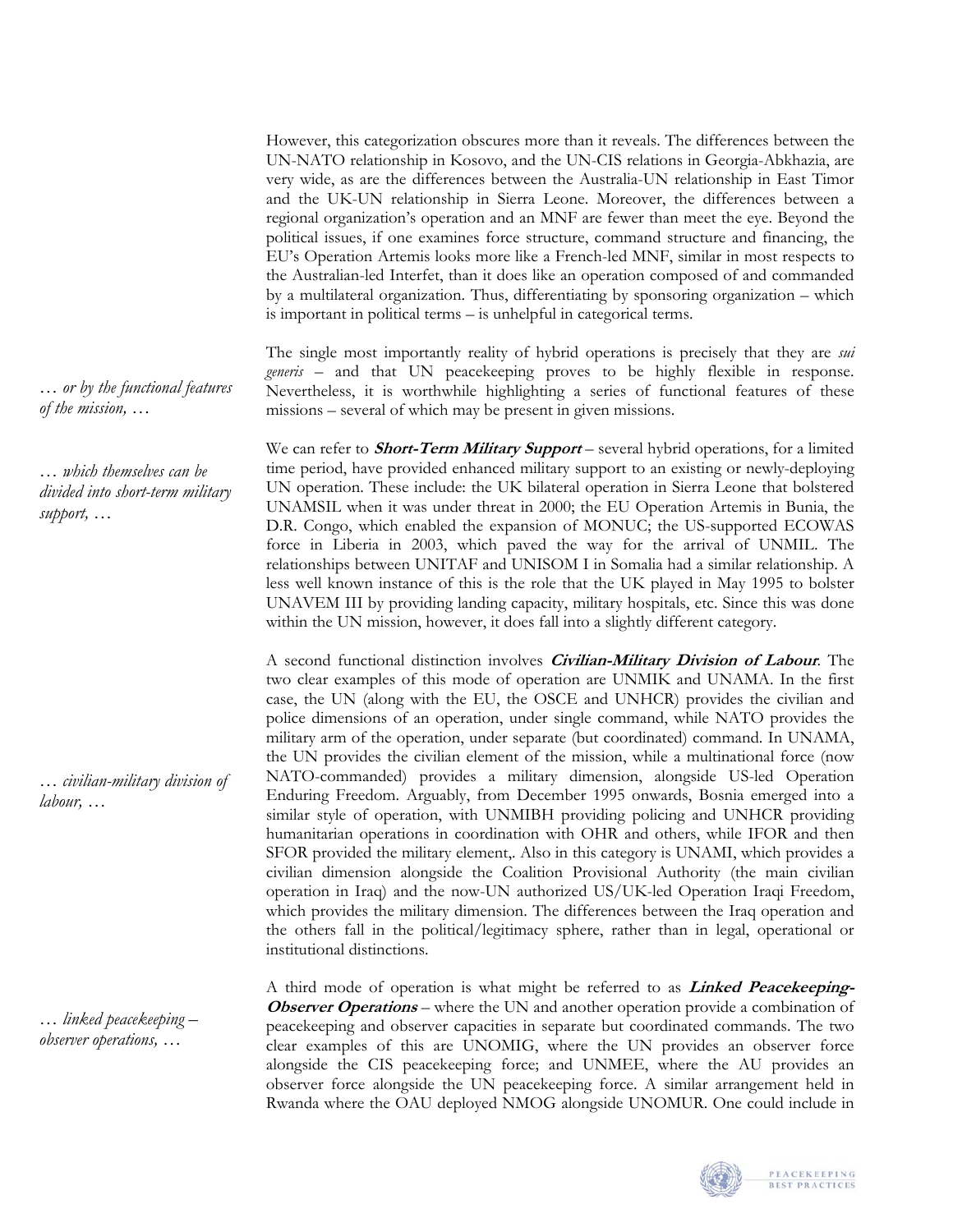this categorization the French peacekeeping force deployed in Cote d'Ivoire alongside MINUCI.

A fourth functional characterization refers to **Hand-over Operations** – where the UN precedes or follows a regional or multi-national force operation. Clear examples of this include the move from the OSCE's KVM in Kosovo to NATO and, in turn, to the UN; and the transfer from ECOWAS to UNOMSIL in Sierra Leone in 1998. Most recently, the Australian-led MNF Interfet filled the gap between UNAMET and UNTAET. Artemis-MONUC also involved handovers of responsibilities, as did the US-led MNF for Haiti in 1994, which was followed by the UN's Mission in Haiti (UNMIH). The relationships between UNITAF and UNISOM II could also be described in these terms – though the handover was disastrous.

Finally we see instances of actual **Integrated operations**. This review so far has found only two truly integrated operations: MICIVIH, the human rights operation in Haiti, which was operated jointly (and under a dual-hated SRSG) by the UN and the OAS; and UNMIK, which had UN, OSCE, EU and UNHCR capacities all under the operational command of single, UN SRSG. *and actual integrated operations.* 

Annex 1 lists hybrid operations and comments on their salient features.

# **Why Hybrid Operations?**

Why are states – including four out of five permanent members of the Security Council – making increasingly frequent recourse to hybrid operations, putting their troops in these combined structures rather than solely in Blue Helmet operations? An indication of these motivations will help us answer an underlying question for DPKO: should the trend towards hybrid operations be resisted or embraced?

Several factors can be identified that have led member states to use regional or MNF operations rather than UN peacekeeping operations to solve problems. They include: institutional competition; concerns about UN command and control systems; financial issues; political divisions at the Security Council; and challenges to the legitimacy of the UN.

First, there is a basic level of institutional competition that, particularly throughout the 1990s, was in evidence as the EU, the OSCE, NATO and the UN, driven by state interest, and by bureaucratic and national competition, vied for roles in Europe. Competition within and between governments related to institutional development was probably the most important factor driving the trends towards hybrid operations during the 1990s.

A second set of factors relates to the concerns of Western states at UN command and control capacity. The oft-heard phrase 'the UN doesn't have adequate command and control systems' is used, in particular, by European governments as polite code for two sets of political concerns, and addresses a third, structural concern.

• First, there is concern among some European governments (and in the US) that the Security Council, as an operative body, cannot be trusted to make the right policy decisions when it comes to the hard edge of operations. By remaining outside a Security Council framework, states retain freedom of action;

![](_page_18_Picture_10.jpeg)

*Why are states increasingly using hybrid operations, and is this trend to be resisted or embraced by DPKO?* 

*… hand-over operations, …* 

*The replacement of UN operations by regional or multinational forces is caused by several factors:*

*Institutional competition, …* 

*… concerns about UN command and control capacity, …*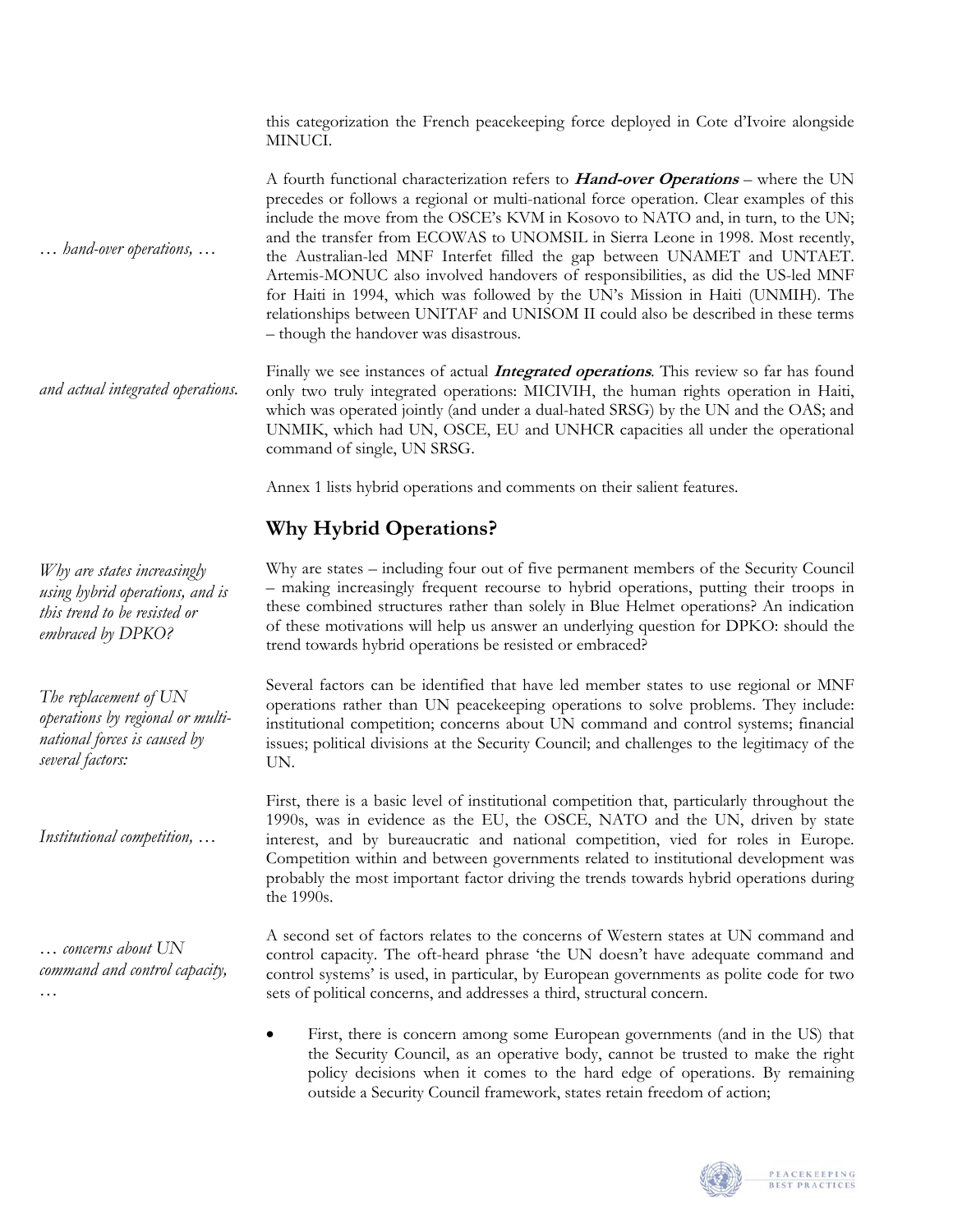- Second, there is concern that the UN does not have the right commanders especially in Africa. Thus, when Western governments say, with respect to putting their troops into Blue Helmet operations in Africa, that 'the UN doesn't have adequate command and control', what they mean simply is that they don't trust the quality of the SRSGs and Force Commanders that the UN has designated in many African missions;
- Third, a structural concern about command and control is the limited role played by troop contributors in decision-making over UN-commanded operations. This issue is by definition limited to states that are not permanent members of the Security Council. Although troop contributor meetings do provide a consultation forum, actual decisions and real influence are limited to the P5 (sometimes the P3) and to those states with the capacity to penetrate the Secretariat and influence the decision-making of the Secretary-General. This is a cause for concern for all troop contributors and may have led those with other institutional options to exercise their freedom and eschew the Blue Helmet framework. This is a particular bone of contention for former European troop contributors to UN operations in Bosnia. The experience of being excluded from real decision-making during UNPROFOR continues to shape European military officers' negative perception of UN command and control systems.

Third, an additional impetus toward hybrid operations (especially in terms of NATO and MNF deployments) is the differences between the financial arrangements of organizations. Due to the high degree of burden-sharing through assessed contributions, many UN staff members presume that the question of financing an operation will largely work to the UN's advantage. Indeed, once operations are agreed and underway, this argument is often salient and part of what brings operations back into the UN fold even when they have begun outside. But in the planning stages, military planning staff have a far larger say than foreign affairs or treasury staff in preparing options for decisionmaking. Military planning staff in many Western armed forces prefer to operate within their own national financing systems, rather than through those of the UN – with which they are unfamiliar and do not control, and which in many cases provide fewer resources per soldier than their national financing mechanisms. That the overall operation may be cheaper if conducted through the UN, or at least that the national contribution of a given country may be less if done through the UN, is a salient argument at the interdepartmental level. But early in the operational planning stages, it turns into a counterargument for military command and planning staffs. In fast reaction contexts, these latter arguments may win out.

In a connected point, the cost of re-tooling equipment to meet UN specifications is perceived to be both a significant cost factor and a time-delay factor that contributes to the notion that the UN is an inappropriate vehicle for fast-breaking crisis response. The simple fact of needing to paint military equipment UN-white is an impediment to rapid deployment (occasionally overcome by the simple expedient of not doing it – as occurred in the Central African Republic.)

Fourth, political factors shape some decisions to use non-UN commanded arrangements: lack of consensus in the Security Council, or more generally at the UN (MFO Sinai, NATO in Yugoslavia, Iraq); and challenges to the legitimacy of the UN. The first of these is well understood; the second perhaps less so. Inside the UN, the notion that the legitimacy of the UN has been called into question is rarely acknowledged. Rather, the unique legitimacy of the UN derived from its universal membership continues to be an article of faith. But that UN is a membership of

![](_page_19_Picture_5.jpeg)

*… the differences between the financial arrangements of organizations …*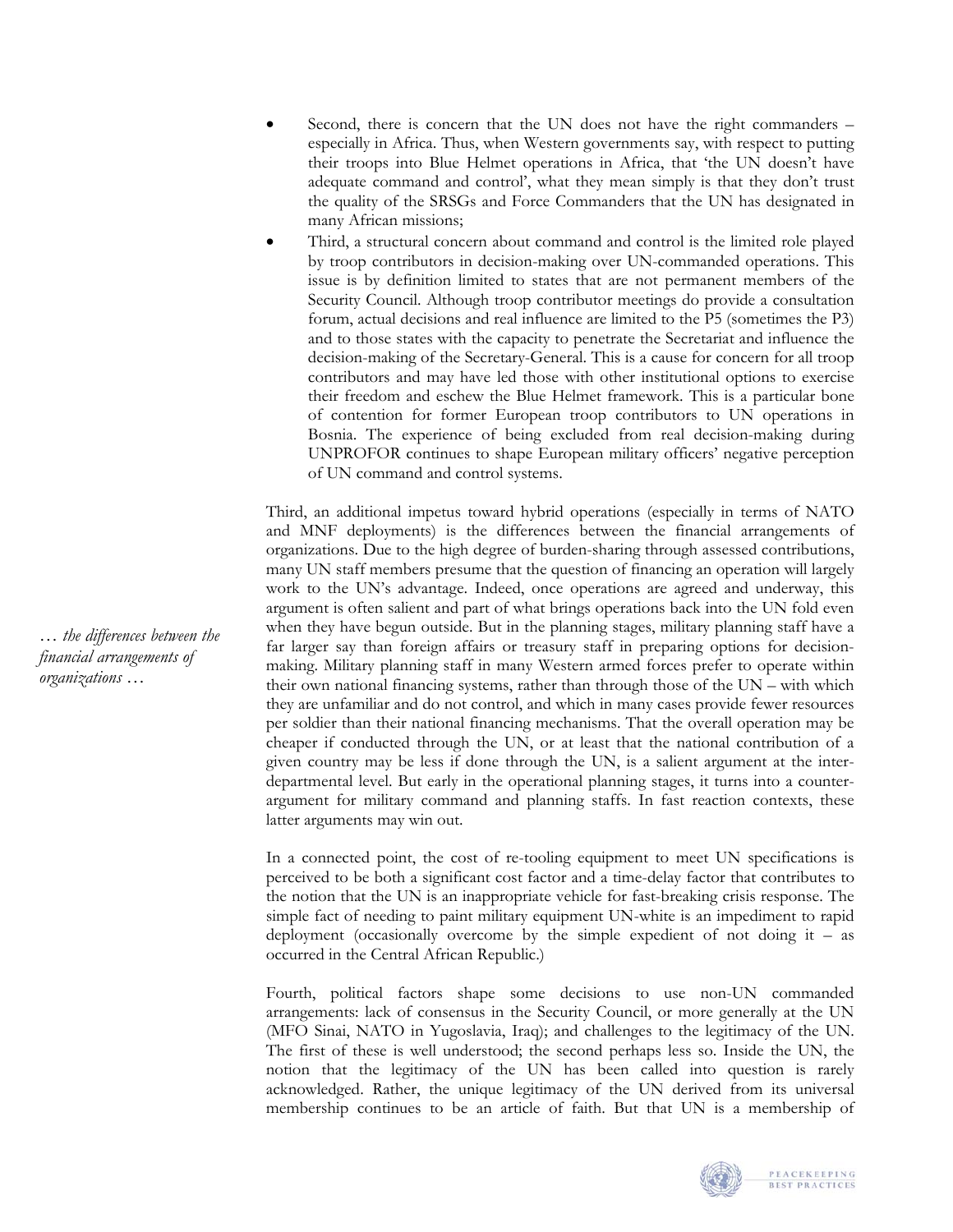*… political factors such as lack of consensus in the Security Council, and challenges to the legitimacy of the UN, …* 

*… and finally the internalization of the perceived weakness of the UN, vis-à-vis rapid deployment or robust peacekeeping.* 

*The effective transfer of command can define the quality and success of some hybrid operations …* 

*… the specific manner of transfer will have to be determined sui generis.* 

governments, and in many civil war contexts – Rwanda, Burundi, Zaire, etc – rebel forces often see the UN as biased to governments, conservative on the question of separation, and therefore not 'honest brokers' in dealing with opponents. This is particularly the case where the government party has an ally in a permanent member of the Security Council. In such cases, the 'legitimacy' of the UN as a conflict management instrument is challenged. Moreover, the UN's legitimacy has been grievously challenged by failure. It is not entirely un-coincidental that the two places where we have seen the most development of regional options – Europe and Africa – have been the site of the UN's great failures in the 1990s – Rwanda, Angola, and Bosnia. Finally, in the Middle East and Asia, the UN's legitimacy is constrained by a complex set of contradictory factors: concern among non-Muslim Asian and Middle Eastern states that the Arab group at the UN are able to shape the politics of UN decision-making to their detriment, meaning that the UN cannot be trusted to negotiate or implement in their context; and in Middle Eastern Muslim countries, high expectations that arise from Security Council resolutions, now deeply undermined by the mismatch between resolutions and actions, particularly in the Palestinian and Iraqi contexts.

Fifth, and finally, a factor which is little discussed but relevant is that the perceived weaknesses of the UN, vis-à-vis rapid deployment or robust peacekeeping, has been partially internalized in UN headquarters. It is largely forgotten or unknown that UNOC had its own air force; that UNTAC engaged in important military challenges to the Khmer Rouge; that UNTAES had authority in its force; that UNTAET used decisive force in East Timor. Today, even reports of the Secretary-General state that multinational force models should be used in preference to Blue Helmet models when rapid reaction is required. If the UN Secretariat does not portray confidence in its own mechanisms, it is unsurprising that capable member states do the same.

# **Hybrid Operations: Policy Issues & Lessons Learned**

Among the key issues arising from these operations, and lessons learned from them, are:

Transfer Arrangements*.* One of the features that defines the quality and success of some of these operations is whether there is an effective mechanism for the transfer of command. The mission that stands out here is Interfet. The decision by Australia to keep the Australian contingent of Interfet in the follow-on UNTAET mission is recognized as having contributed to the smooth start to UNTAET. By contrast, the full withdrawal of Artemis prior to the full deployment of MONUC in Bunia is seen as a downside to an otherwise important collaboration. Various arrangements for transfer – including dual-hatting of SRSGs during a transitional phase, co-deployment of SRSGs during a transitional phase, appointment of a liaison officer to plan the transition, etc – have been used to date, with early lessons suggesting simply that this issue will have to be handled in a *sui generis* manner, based on both the nature of the collaboration, the nationalities involved, and the nature of the continuing relationship.

Follow-on Arrangements for Short-Term Military Support Operations. Related to the above is the question of what is left in the wake of short-term military support operations. One of the concerns with the use of non-UN commanded structures for short-term military support is that it may send signal that Blue Helmets are weak forces, unable to resist military pressure. Some officials have argued that the absence of an over-the-horizon force in the D.R. Congo has weakened MONUC, which is perceived

![](_page_20_Picture_10.jpeg)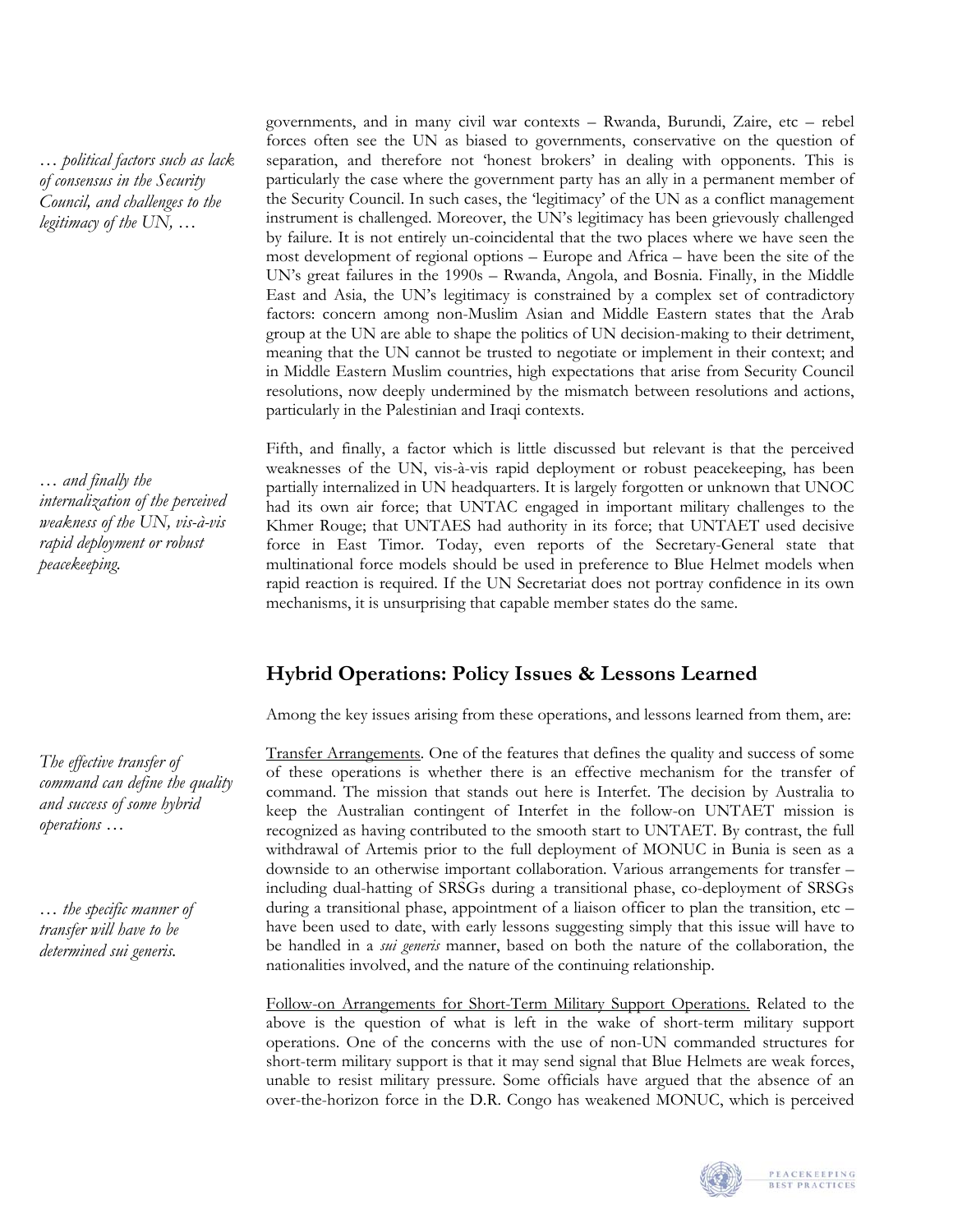*Similarly, follow-on arrangements are important to ensuring that the perception of the UN force is not weakened.* 

*Financial burden sharing may be the motivating factor behind the push for rapid command transfers …* 

*… which raises the question if the UN should financially contribute to MNF deployments.* 

*The 'commitment gap' is Africa specific …* 

*… and refers to the fact that key states contribute least, in troops, to where the needs are greatest,…* 

*…but emphasizing this gap may trigger defensive reactions from governments that are otherwise supportive of the UN.* 

*Inter-agency coordination, whether loose, structured or integrated, is key in hybrid operations.* 

by Congolese rebels as a weaker force than Operation Artemis. A similar case could be made for UNMIL, following the departure of the US marine off-shore presence. To make hybrid operations work, it is important to address this subtle factor: ensuring that perceptions of Blue Helmet operations are not weakened by the immediate departure of the 'strong force'. Here, the 'best practice' could be the UK decision, following their 2-3 month Royal Marine deployment on a bilateral basis in 2000, to leave behind a visible over the horizon force that clearly signaled to the rebel forces that UNAMSIL would still be capable of responding to military pressure.

Financing as a Barrier to Flexibility. In the case of Liberia, the US-supported Ecomil advance force into Liberia provided a critical breathing space for the deployment of UNMIL. The Ecomil arrangements were rapidly transferred to the UN, even before the UN was ready to take command of the operation, given the slow deployment of troop contributors and the limited capacity in critical support structures, such as hospitals, air transport, etc. The push for a rapid transfer appears to have been motivated by the desire to shift rapidly towards financial burden-sharing. This raises a core question, warranting further work beyond the scope of this paper, as to whether UN financing mechanisms could cover some elements of UN-authorized MNF deployments. If the UN asks, why should it not pay?[15](#page-33-14) 

The 'Commitment Gap'. Perhaps better phrased as an 'Africa gap', this issue refers to the declining troop contributions of developed states to UN-commanded missions in Africa. It is *Africa* specific: developed state contributions to UN-commanded peacekeeping operations are, by most measures, disproportionate to their membership in the UN; they contribute significantly to UN-authorized operations, proportionate to capacity; and their troops are deployed beyond Europe, contributing troops to UNcommanded missions in the Middle East and Asia, and the UN-authorized mission in Afghanistan. Of course, developed states' financial contributions to the peacekeeping budget are a vital factor in all operations. But none of this quite ameliorates the fact that the UN's most capable states contribute least to the mission area where death tolls are highest and where the UN's role – measured in lives saved, not global political impact – is most critical. The UN has been sending confused messages on this issue, alternatively emphasizing European troop presence in Africa irrespective of institutional framework, and European troop contributions to UN-commanded operations. The phrase 'commitment gap', and reference to statistics related to participation in UN-commanded missions, emphasize the latter, and tend to generate defensive reactions among foreign ministries, usually the most supportive departments to the UN in European contexts. Too little work is done to communicate (perhaps through others) with national parliaments in Europe, which typically are supportive of engagement with and through the UN.

Inter-Organization Coordination. The simultaneous operation of multiple organizations in hybrid arrangements puts a premium on coordination. This can be loose, as in post-Dayton Bosnia, which is generally seen to have been problematic. It can be structured, as with the relationship between UNMIK and KFOR in Kosovo, which was largely positive though not without challenges. Or it can be integrated, as in UNMIK – generally positive, though again, not without difficulties. The use in UNMIK of a Joint Planning Cell, regularly bringing together senior decision makers from all contributing organizations under the chairmanship of the Principal Deputy, was an important innovation, not yet adequately replicated.

![](_page_21_Picture_11.jpeg)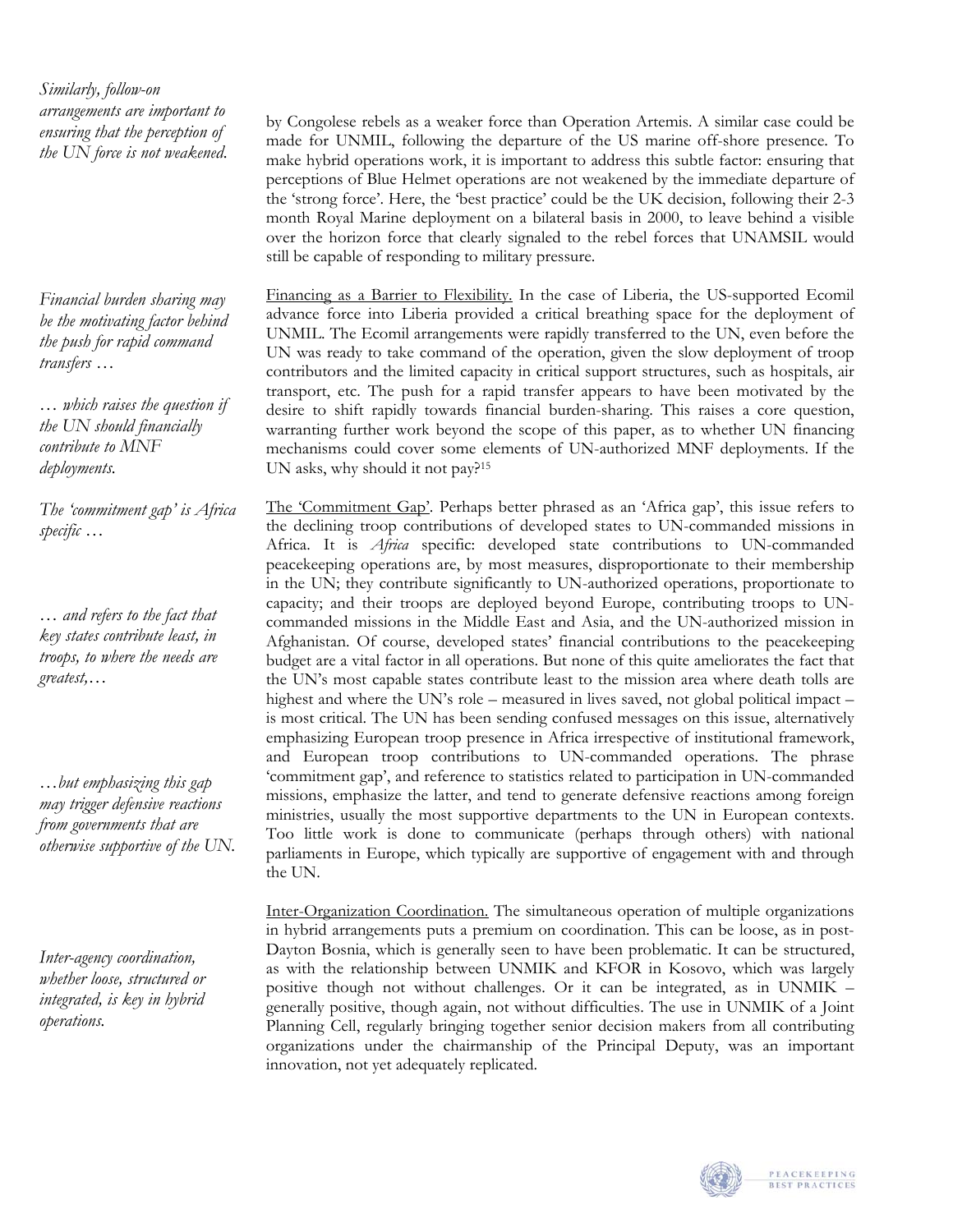*Donor coordination, currently dealt with haphazardly, is equally important but needs improvement.* 

*Furthermore, because of the increasing overlap with other UN funds and programs, intra-UN coordination, as well, warrants additional attention.*

*To facilitate such coordination, DPKO may want to become a member of the IASC and UNDG.* 

*Little work is done so far to coordinate activities related to the protection of civilians.* 

*Another question is that of the models of governance and government that the UN applies in post-conflict operations …* 

*… the concept of 'light-footprint' partially addresses this question.* 

Donor Coordination. Whereas the UN has taken some steps forward on inter-agency coordination involving UN entities, it still has a haphazard approach to the question of coordination with donors and the international financial institutions – often the key relationships in the overall international presence. There are some past experiences of SRSG involvement in donor coordination structures (Middle East, Afghanistan pre-UNAMA), and of UN-IFI structured cooperation (Middle East, Guatemala, East Timor) but little has been done to systematize the experience or provide guidance to SRSGs about alternative approaches.

Intra-UN Coordination. A further feature of these missions is that they increasingly overlap with the activities of the UN's funds, programs and agencies. It is unclear, for example, why an SRSG requires a Child Protection advisor when UNICEF is present in the mission area: this either says something problematic about UNICEF or, more likely, about the weaknesses in existing systems for inter-entity coordination – weaknesses that mean that SRSGs cannot reliably depend on agency heads for programming support and advice on gender, protection of civilians, children and other non-military issues. In effect, the theory of integrated operations has been replaced by parallel capacities, some of which are well integrated or well coordinated, others substantially less so. At field level, inter-agency coordination mechanisms, primarily through Deputy SRSGs, have been modestly successful in reducing the worst dimensions of overlap and illcoordination, but have not yet gone deeper towards fully integrated UN presences. This issue has been tackled by other studies (for example the Kings College London study, *A Review of Peace Operations*.) At headquarters, though there have been improvements, some senior DPKO staff acknowledge that the Department is "the US of the UN: we are happy to cooperate, as long as it is on our terms." The fact that DPKO is not a member of the IASC and UNDG probably contributes to a perception within the Secretariat that DPKO is reluctant to coordinate.

Protection of civilians. In most mission contexts, UN missions operate alongside a host of other organizations involved in either the physical or legal aspects of the protection of civilians. There is as yet little work done to coordinate this activity or ensure that it works within a common, coherent framework. The deployment of a protection advisor to UNMIL is a step towards this, as is the OCHA-sponsored protection coordination process, but further work on this issue may be required.

State-building Policy. A set of more profound questions relate to the way in which the UN does – or does not – set a state-building policy framework in its now numerous post-conflict operations. The International Peace Academy's program 'We, the People' on the UN's role in state-building has identified a number of theoretical, political and operational challenges to effective UN roles in this regard. The findings from these and other studies[16](#page-33-15) raise issues that member states and DPKO and DPA (with the international financial institutions) need to address, namely about the models of government and governance that the UN applies in these contexts, whether through advice to constitutional and judicial development processes, through the design of electoral systems or otherwise. A version of this debate has been tackled in the concept of the 'light-footprint'. Two concepts are conveyed by the light-footprint in transitional contexts: first, that external actors should not play an excessive role in shaping national decisions about forms and systems of government and social relations; and second, that even if they were to do so, the UN is ill-equipped in personnel systems and other terms to deploy adequate levels of civilian staff to occupy the space left by the collapse of national government systems. The most acute example to date was the slow deployment of personnel to UNMIK, which allowed substantial administrative and security space to

![](_page_22_Picture_10.jpeg)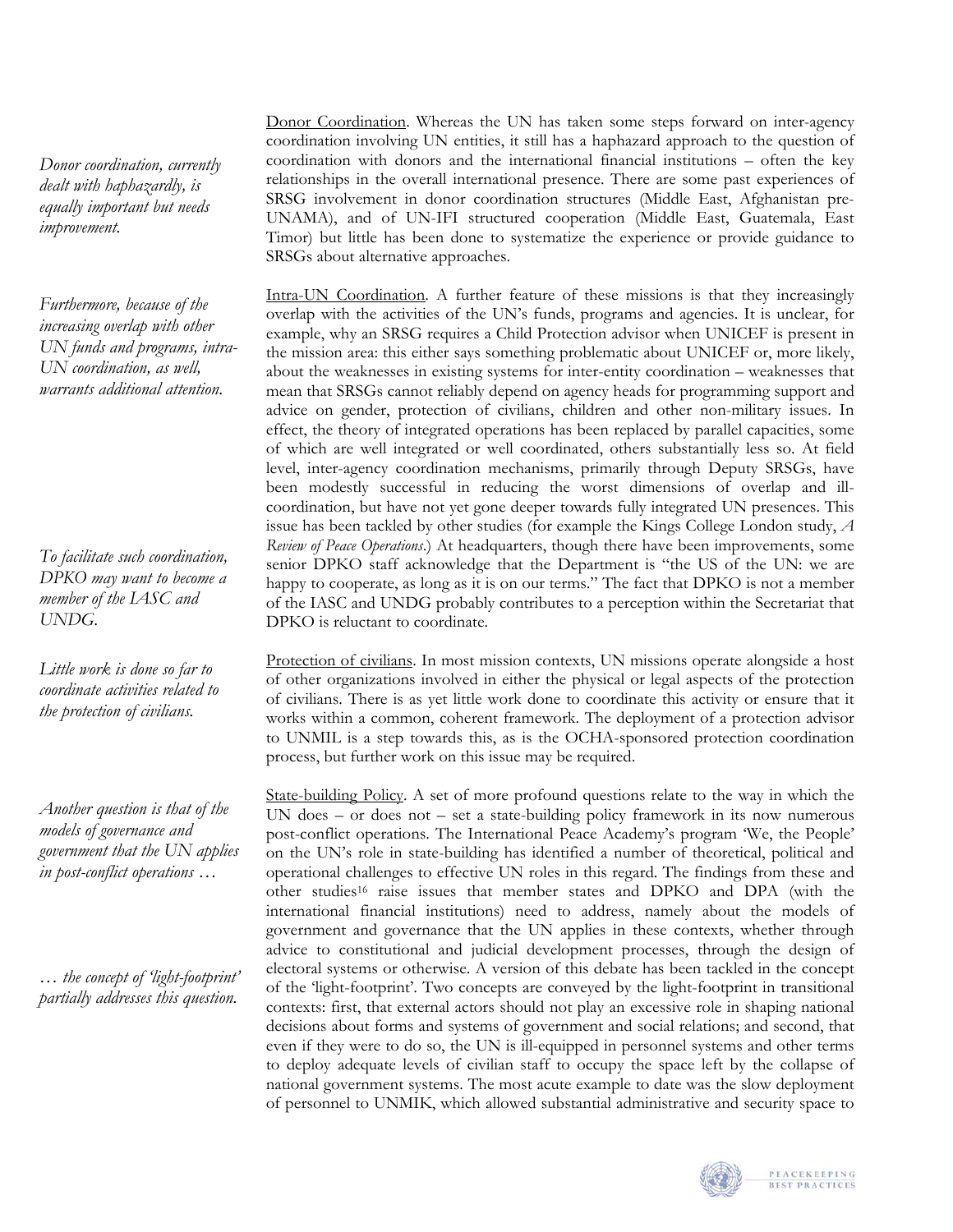be occupied by competing Kosovar factions. The relative merits of a light or heavy footprint approach will likely be shaped by two unrelated factors: the degree of coherence in existing or nascent political systems in the host countries (whether or not shaped as government institutions) and the speed with which the UN can deploy significant civilian capacities. In contexts where national capacity has been gravely eroded, heavier footprint models may be desirable.

Civilian Planning Capacity. Related to several of these questions is the fact that DPKO capacity to plan for the civilian dimensions of missions has not kept pace with recent improvements to its capacity to plan for the military, police and logistics dimensions. Integrated mission task forces have not filled this gap, serving as a partially effective inter-agency coordination mechanism rather than as a planning mechanism. A few states have begun to express interest in renewing efforts to strengthen DPKO's capacity in this regard.

# **Conclusions of Part 2: Framework for Response**

The lack of confidence in UN member states that UN peacekeeping mechanisms are appropriate tools for tackling the hard military edge of conflict management suggests a structural problem with the UN that goes beyond the questions of DPKO management or UN command and control mechanisms. This lack of confidence seems particularly evident among the permanent members of the Security Council, four out of five of which have in recent years led non-UN commanded operations. Indeed, it raises important questions about whether the UN's structures are appropriately geared for managing international security challenges in a context of great diversity in state power and capacity. Such questions are often dismissed within the UN Secretariat by resigning to the idea that 'the UN is what its member states make of it.' However, this ignores questions of institutional culture and the impact on national decision-making while operating in various multilateral structures. These are structural questions appropriate for broader consideration.

More immediately, it seems evident that in developing a policy response to the question of hybrid operations, division-of-labour operations and to the declining contributions to Blue Helmet operations in Africa by Western states, the critical first step is to shift the analysis away from institutions and to focus instead on the question of the *quality of response*, particularly as seen from the perspective of those the responses are intended to help, i.e. victims of conflict. This has several implications.

First, there are gross inadequacies and inequities in the overall response, and nonresponse, by the UN to various conflicts. Of course, much of the responsibility for this lies in the Security Council. From a Secretariat perspective, continued advocacy to the Council and to member states about the selectivity and variability of response is surely essential.

Second, vis-à-vis hybrid operations, especially in terms of short-term military support operations, the framework for judgment and development of a policy response should be whether or not the use of hybrid arrangements expand or diminish the overall response. Issues in the Artemis Operation, such as the psychological impact of shortterm responses on the parties' perceptions of the weakness of Blue Helmet operations are critical. But the solution can be either direct contributions to UN-commanded operations or longer non-UN operations, including options such as over-the-horizon

![](_page_23_Picture_7.jpeg)

*Finally, planning for civil components of missions has not kept pace with that of other components.* 

*Lack of confidence presents a structural problem to the UN …* 

*… questioning whether the UN is geared to manage challenges to international security.* 

*Quality of response should be the major concern, which has several implications:* 

*Advocacy about the selectivity and variability of response is essential.* 

*Second, the UN needs to decide between using hybrid operations or diminishing overall response…*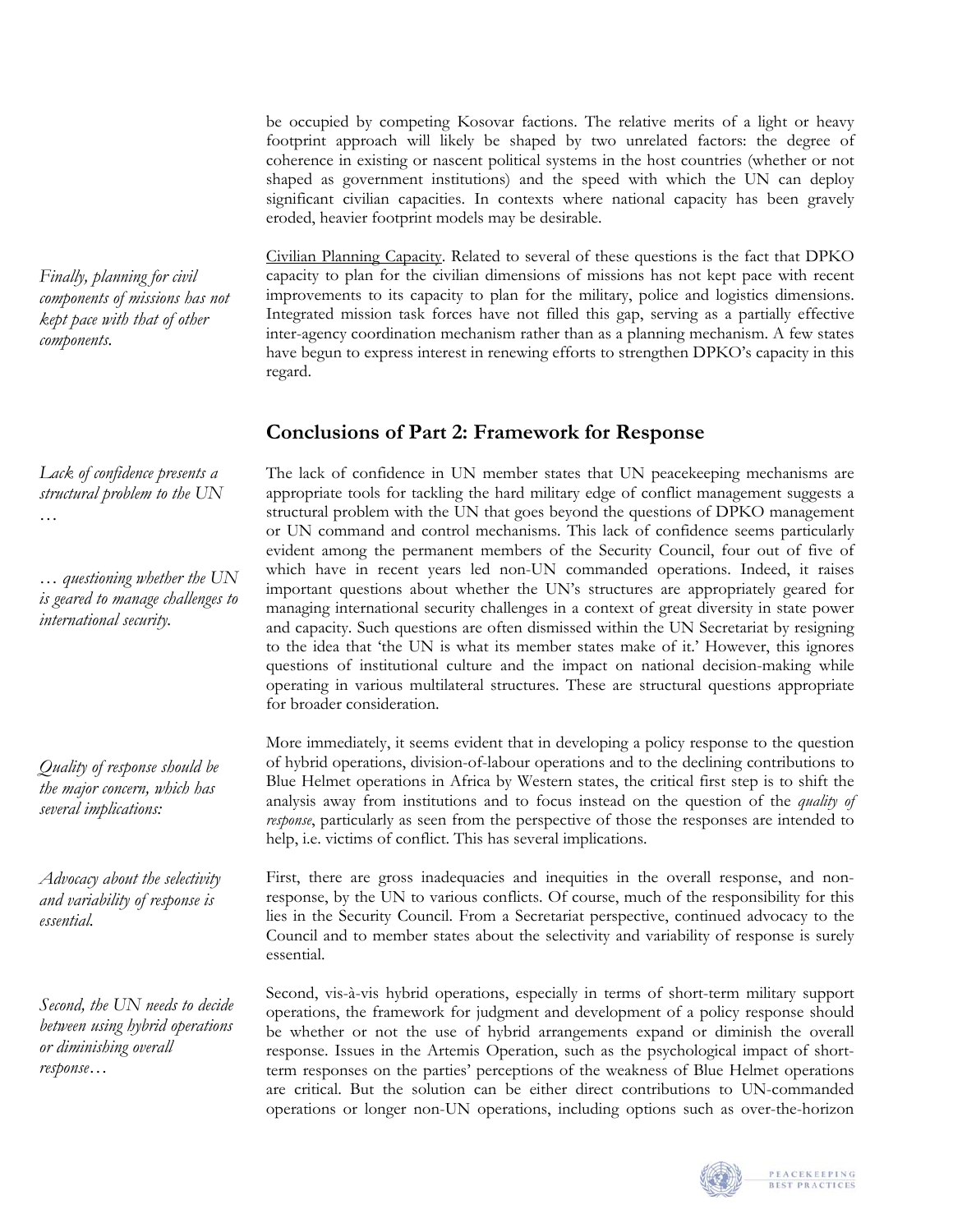*... keeping in mind that the main concern is the quality of response.* 

*DPKO's basic framework for the short and medium term can be summarized in the following conclusions:* 

*\* Hybrid operations will remain important and should be welcomed;* 

*\* A geographically equitable response should be stressed …* 

 *… emphasizing the need of response in Africa …* 

*… while recognizing that non Security Council members may have concerns regarding command and control, …* 

*… and maximizing flexibility;* 

*Plan for continued need of UN peacekeeping operations;* 

presences. In other words, the central concern should be with the quality of capacity provided for any given conflict responses, not the organizational framework through which the response is provided. Statistics that reflect a 'commitment gap' in terms of contributions to Blue Helmet operations are less helpful than analysis and statistics that measure the overall quality of response.

Thus, for a short and medium term planning horizon, the basic framework for DPKO's policy response vis-à-vis hybrid operations can be encapsulated in the following core recommendations.

# **Part 3: Core Recommendations**

- 1. Hybrid operations will continue to be a major feature of the peacekeeping landscape and should be welcomed, not resisted, by DPKO as an important contribution to managing costly conflicts.
- 2. With respect to communication with troop contributors about potential deployments in or alongside UN commanded operations, DPKO should stress the importance of a geographically equitable response (in terms of numbers, but also capability) over the institutional form of response:
	- stress the levels of civilian deaths in African conflicts versus overall peacekeeping responses:
		- provide data and other background material to think-tanks and NGOs in key European capitals who raise these issues with national parliaments (generally, more supportive of UN engagements than contributions to US-supported MNF operations – by contrast to most Western defense ministries);
		- present statistics on contributions to UN-authorized as well as UNcommanded operations, organized geographically (by continent), as well as mission-by-mission;
	- recognize that troop contributors that are not permanent members of the Security Council have valid concerns about their involvement in UN command and control mechanisms and that these concerns have deep resonance among US and European military planning staffs:
		- the argument that UN command and control mechanisms are in fact adequate to operational control needs to be reframed, since it does not address the main concerns of critics;
	- maximize flexibility in terms of accepting contributions to UN operations (including shorter deployments, enabling capacities, and flexible rotation schedules) or support from non-UN operations.
- 3. DPKO must continue to plan for the continued likelihood of Blue Helmet responses, particularly in Africa, but possibly also in Latin America and parts of the 'greater Middle East', therefore, seeking to strengthen (a) UN command and control capacity, (b) the predictability of Western contributions of 'force

![](_page_24_Picture_20.jpeg)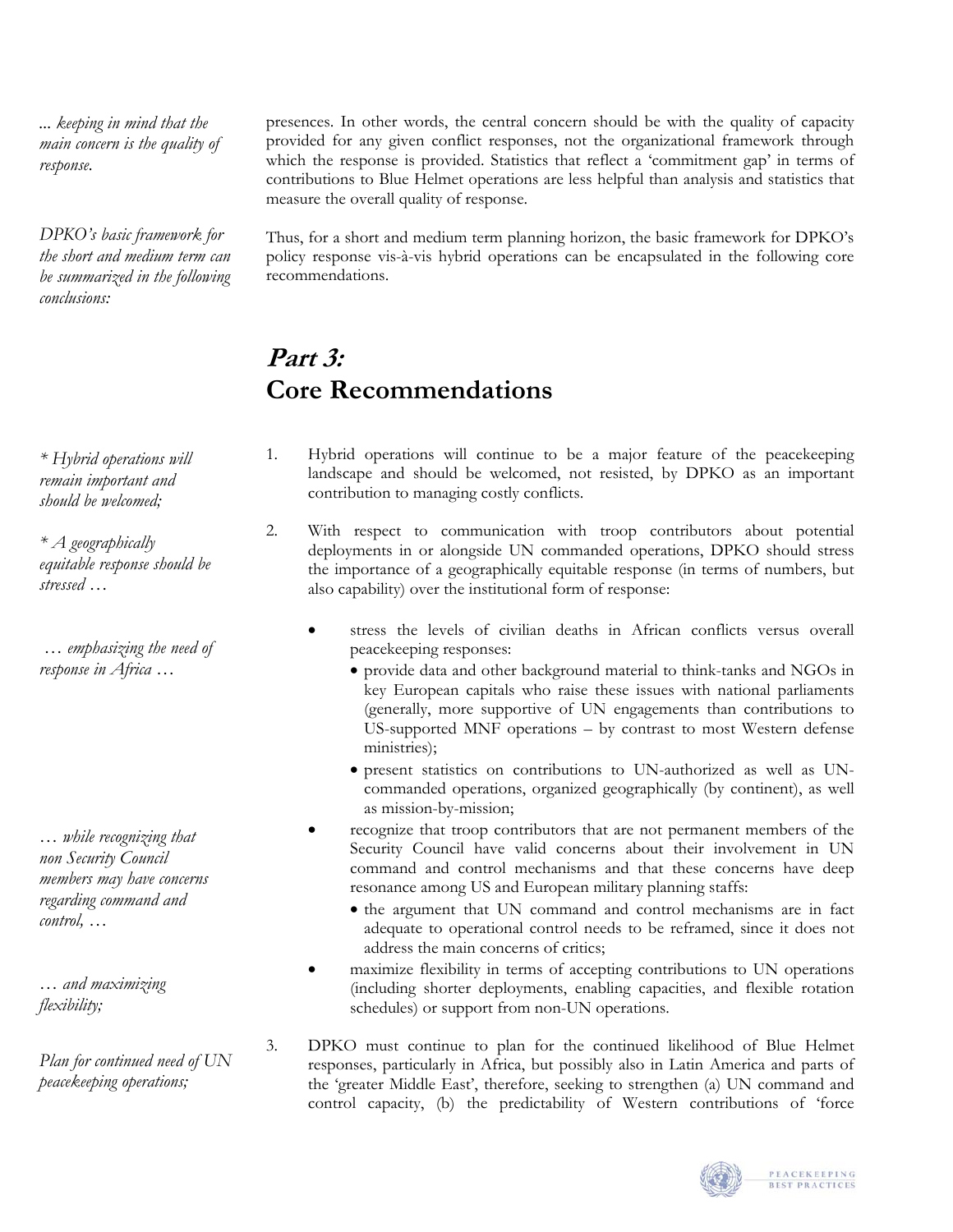multiplier' and enabling capacities and (c) perceptions of UN legitimacy, particularly in the Middle East.

*Strengthen DPKO's role in planning and policy for civilian dimensions of peacekeeping;* 

*Eventually redeploy resource from OO/Europe to where they are more needed …* 

*… and, finally, recruit from outside the UN.* 

4. Renew efforts, working with supportive member states, to strengthen the Department's role in planning and setting policy for the civilian dimensions of multidimensional peacekeeping, including more effective backstopping to SRSGs on intra-UN, inter-organization and donor coordination.

5. Given the likelihood of no new operations in Europe, progressively re-deploy resources currently deployed in OO/Europe to (a) enhanced policy interaction and operational liaison with the EU, NATO, the AU and ECOWAS, and (b) civilian planning capacities. In future recruitment, emphasize prior experience with another multilateral security institution, while, in the interim, developing a mechanism for personnel exchanges.

# **Annex 1: Hybrid Operations – Descriptions**

# *(1) Somalia: UNOSOM I, UNITAF/Operation Restore Hope and UNOSOM II*

In response to a humanitarian crisis, the UN established the UN's Operation in Somalia, UNOSOM I in April 1992[.17 I](#page-33-16)n November 1992, the US offered to lead a multinational operation to ensure the delivery of humanitarian aid, with the understanding that eventually this mission would revert to the UN. By December, the UN authorized (SCR 794) the US-led operation known as Operation Restore Hope/UNITAF, to provide humanitarian assistance and establish a secure environment. Formal control of UNITAF was handed over to UNOSOM II in May 1993. Within UNOSOM II, the US deployed a Quick Reaction Force under the tactical command of the UN, but the operational command of US Central Command. Alongside the UN, a small contingent of US rangers remained in Somalia; coordination between these forces and the UN was minimal, as illustrated by the October 1993 ill-fated raid against Gen. Aideed.

# *(2) Rwanda: NMOG, UNOMUR & UNAMIR*

In 1992, the Organization of Africa Unity (OAU) authorized a Neutral Military Observer Group (NMOG) to deploy in Rwanda. Subsequently, in June 1993, the UN established the UN Observer Mission Uganda-Rwanda (UNOMUR) that mounted observer operations along the Rwanda-Uganda border. NMOG continued operations until August 1993, at which point it was replaced by NMOG II. NMOG and UNOMUR were deployed in Rwanda at the same time, but did not overlap in other ways, either in the territory of their operations, nor in their command structures. Coordination between the two entities was loose and informal. The only exception is that the UN resolution that authorized the creation of UNOMUR also authorized the provision of two UN military experts to assist in the expedition of NMOG II. NMOG II wound down with the establishment of the UN Assistance Mission in Rwanda (UNAMIR) – into which it was formally absorbed. [18](#page-33-17) 

# *(3) Haiti: MICIVIH, UNMIH, MNF (Uphold Democracy), UNSMIH, UNTMIH and MIPONUH*

In 1993, the UN and the Organization of American States (OAS) co-deployed a joint mission, the OAS/UN International Civilian Mission in Haiti. Recruitment was a shared responsibility between the two organizations. The mission was headed by an SRSG that was dual-hatted, i.e. simultaneously representative of the OAS and the UN.[19](#page-33-18) At a later phase, the deployment of MNF Uphold Democracy significantly

![](_page_25_Picture_13.jpeg)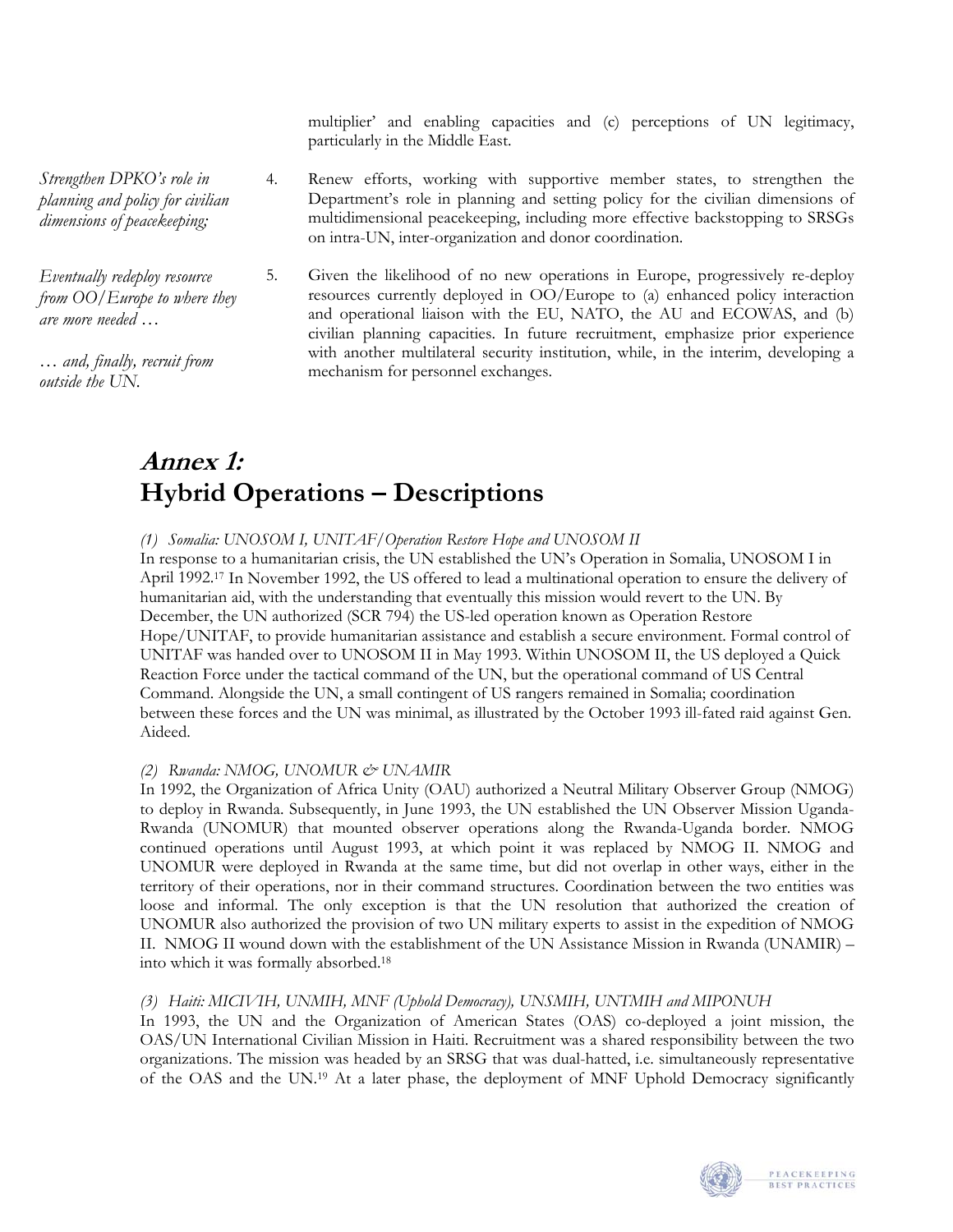bolstered the military presence in Haiti alongside UNMIH. The UN mounted follow-on missions: UNSMIH, and later UNTMIH and MIPONUH.

# *(4) Tajikistan: UNMOT, and CIS Collective Peacekeeping Force*

In December 1994, the Security Council authorized the creation of a military observer mission, the UN Mission in Tajikistan, which incorporated a pre-deployed team of police and military observers (initially deployed under the Secretary-General's good offices.) UNMOT deployed alongside the CIS Collective Peacekeeping Force, and maintained liaison and coordination with the CIS forces. A civilian component was added to UNMOT in September 1997, at which stage its troop numbers were also increased. UNMOT's civilian component collaborated with the OSCE in preparing for elections, culminating in a joint UN-OSCE election observation mission – Joint Electoral Observer Mission (JEOM). Following the withdrawal of UNMOT in May 2000, a peace-building mission was established: the UN Tajikistan Office of Peacebuilding (UNTOP).

# *(5) Bosnia: UNPROFOR, SFOR and IFOR and planned EU operations*

The experience of Bosnia is widely known[.20](#page-33-19) A lead UN peacekeeping operation was, in its first phase, bolstered by NATO military capacities. In a second phase, UNPROFOR was militarily supported by Nato operation Sfor. In a third phase, the UN Mission in Bosnia and Herzegovina (UNMIBH) provided some political and largely police capacities and UNHCR provided humanitarian capacities as part of a loosely coordinated multi-organization response, politically led by a coalition of the willing structure (the Office of the High Representative) and militarily led by Nato (Ifor). The European Union is progressively taking over the remaining elements of the UN's operation.

### *(6) Rwanda: Operation Turquoise and UNAMIR II*

In July 1994, following the launch of genocide in Rwanda and the all-but evacuation of UNAMIR, France led a multi-national force operation into first Goma, Zaire and then the western sections of Rwanda. This mission was authorized in motion by the Security Council. It remained deployed in southwestern Rwanda when the Security Council created UNAMIR II to conduct humanitarian and stabilization operations in Rwanda after the takeover of Kigali by the RPF and the end to the civil war and genocide. The two missions were loosely but informally coordinated, and deployed in non-overlapping territories. UNAMIR II expanded its presence in southwestern Rwanda after the withdrawal of Operation Turquoise[.21](#page-33-20) 

### *(7) Sierra Leone 1997*

In 1997, the Economic Community of West African States (ECOWAS) deployed the ECOWAS Military Observer Group (ECOMOG) into Sierra Leone. In 1998, the Security Council authorized the establishment of UNOMSIL, which deployed alongside ECOWAS. UNOMSIL was mandated to monitor the disarming of rebels, restructuring of the armed forces and documenting human rights violations under ECOMOG protection. The coordination of these tasks proved unsatisfactory when fighting ensued and led to the evacuation of all UNOMSIL personnel in December 1999[.22](#page-33-21) 

### *(8) Georgia/Abkhazia*

In Georgia/Abkhazia the UN has deployed the UN Observer Mission in Georgia (UNOMIG) alongside a pre-authorized regional peacekeeping force mounted by the Commonwealth of Independent States (CIS), the CIS Peacekeeping Force Georgia. UNOMIG is separately commanded from the CIS Force, and deploys separately. There is robust coordination between the two forces. Although the purposes are set out differently, most observers take the view that UNOMIG provides, in essence, a policy-monitoring presence for the CIS Force, helping by their presence to ensure that the CIS Force operates within understood norms about the behavior of peacekeeping forces. UNOMIG's presence also ensures that there is Security Council oversight. The context is one in which some parties to the conflict evidently see the CIS Force as partisan or at least biased.

### *(9) Kosovo: KVM, NATO, UNMIK/KFOR*

![](_page_26_Picture_12.jpeg)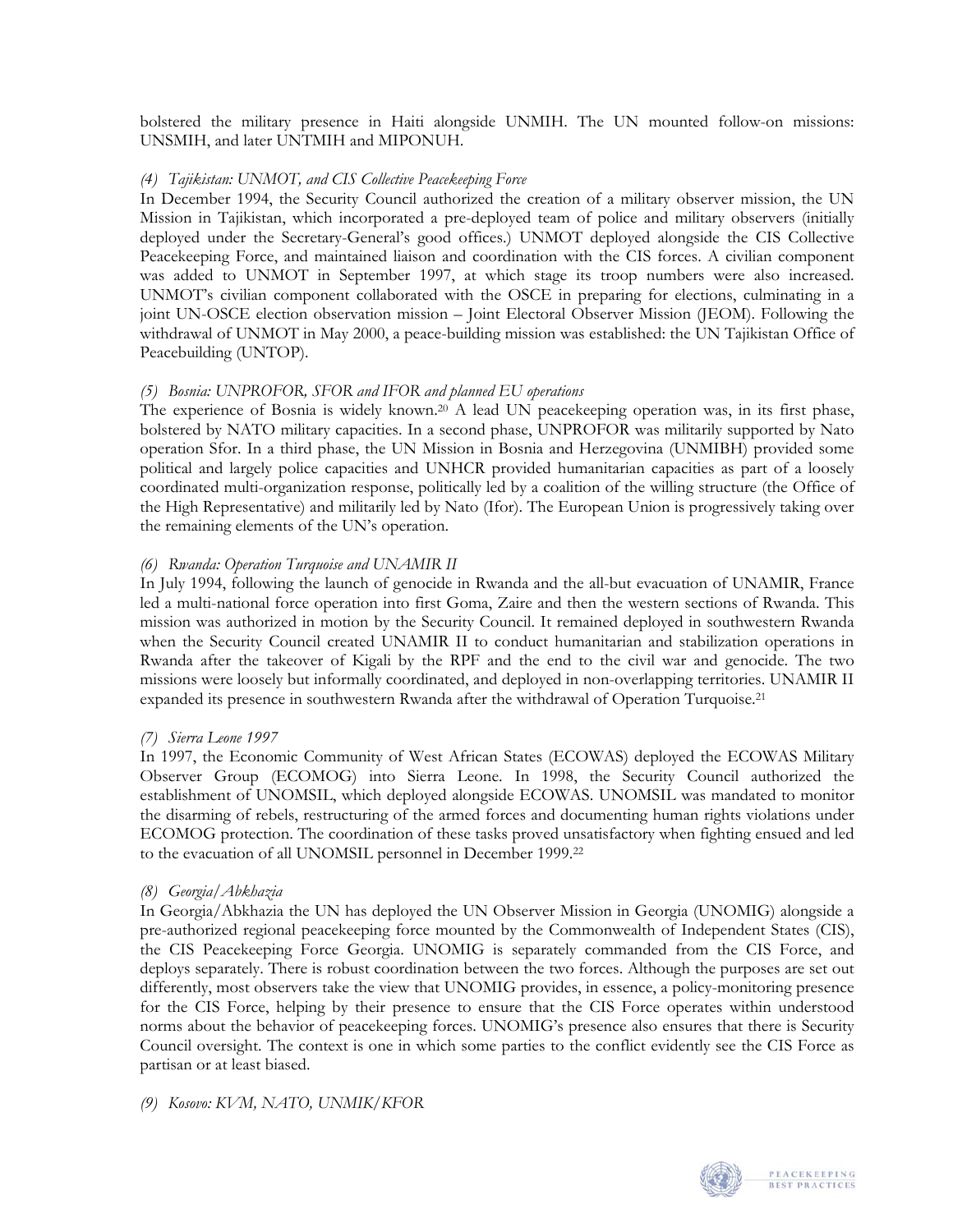In phase one of the Kosovo conflict, operational response to the conflict was co-managed by the OSCE, which deployed the Kosovo Verification Mission (KVM) and NATO, which mounted Extraction Force Macedonia (XFOR), an over-the-horizon operation designed to protect KVM's civilian personnel. Neither mission was authorized by the Security Council. In phase two of the conflict, NATO conducted a bombing campaign in Yugoslavia (Serbia), again without Security Council authorization. In the third phase, a multiorganization response was established, with two principal elements. First was the UN Mission in Kosovo, an integrated mission that put the civilian and police capacities of the UN, the OSCE, the EU and UNHCR into a single operational chain of command under a UN-hatted SRSG. Alongside UNMIK, NATO deployed Kfor. Kfor was authorized by the Security Council (in the same resolution that established UNMIK) and encouraged to coordinate its operations with UNMIK. Coordination between UNMIK and Kfor was robust[.23](#page-33-22)

#### *(10)East Timor: UNAMET, Interfet, and UNTAET*

UN Assistance Mission in East Timor was established in 1999 to assist the parties in preparing for and mounting a referendum on the future of East Timor, as agreed in 5 May agreements. Violence erupted in the wake of results that called for East Timor to become independent. UNAMET was scaled down to a minimal presence, and ultimately forced to withdraw. A Security Council mission to East Timor in November 2000 led to calls for a multi-national force to stabilize the situation. Australia led a multi-national force, Interfet, which deployed in East Timor in September 1999 with participation from approximately 22 troop contributing nations[.24](#page-33-23) Interfet remained in place while a planned follow-on operation, the UN Transitional Administration in East Timor, began to deploy, starting with its civilian components. Military components of an eventual Blue Helmet operation began to deploy in October 1999. In February 2000, command over force on the ground was transferred from Australia to the UN. The Australian contingent of Interfet joined UNTAET, and the Australian commander of Interfet was appointed as Force Commander for UNTAET and remained in that post for several months. This transfer of capacities along with responsibilities is widely recognized as an essential component of the overall success of the transfer of authority to the UN.

#### *(11)Ethiopia-Eritrea: UNMEE and AU Observer Force*

In 2000, the UN established the UN Mission in Ethiopia-Eritrea to patrol the areas covered by an end-ofhostilities agreement between Addis Ababa and Asmara. The agreement between the parties stated that "a peacekeeping mission shall be deployed by the United Nations under the auspices of the OAU.["25](#page-33-24) Alongside the UN's peacekeeping mission, the African Union (AU) has deployed a small military observer mission. Coordination between the two operations is conducted by a Joint Military Commission, chaired by the UN Force Commander. The AU operation is not significant in military terms. However, some officials have made the argument that the presence of an AU figure in implementation negotiation sessions with the parties bolsters the UN's political authority and makes it more difficult for the parties to paint the implementation forces as 'outsiders'.

### *(12) Sierra Leone 2000: UK Operation Palliser & UNAMSIL*

In April 2000, UNAMSIL was threatened by the rapid advance of RUF fighters towards their forward positions in Sierra Leone. In face of an impending collapse of the mission, the Secretary-General sent USG Peacekeeping Miyet to Freetown to signal that the mission would not be withdrawn, and called for additional capacities to bolster UNAMSIL. The UK government responded by deploying a contingent of 4500 (at its peak), under bilateral agreement with the government, to bolster UNAMSIL, train the national armed forces, and generally prevent a further deterioration. Following a two month deployment, the Operation was withdrawn, leaving behind an over-the-horizon presence of Royal Marines that periodically mounted demonstration landings and reconnaissance maneuvers. Observers and officials noted considerable tensions on the ground between the UK troops and UNAMSIL's forces, as neither had a clear perception of the others' purpose or mode of operation. Generally, however, the mission is widely seen as having forestalled a collapse of the peace process and an embarrassing retreat for the UN. The UK

![](_page_27_Picture_7.jpeg)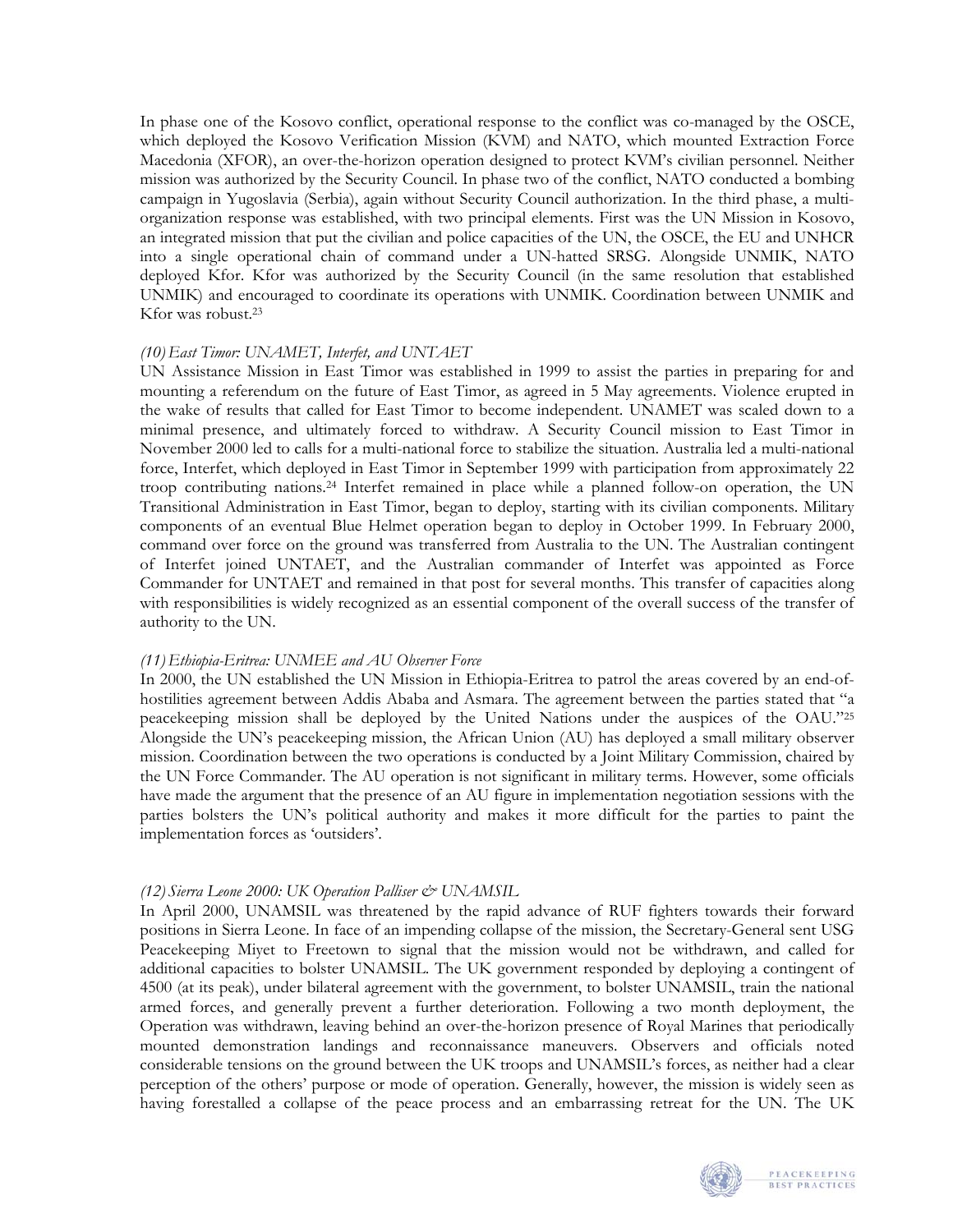operation was not authorized by the Security Council (an issue which has raised some concerns) but was actively encouraged by the Secretary-General.

#### *(13) Afghanistan: UNAMA and Isaf*

The Bonn Agreements of December 2001, negotiated under the chairmanship of UN Special Representative Brahimi, led to the simultaneous creation of the UN Assistance Mission in Afghanistan (UNAMA) as a civilian and political support to the nascent Afghan authorities and the International Stabilization Assistance Force (Isaf), a multi-national force under US lead. Both were established by Security Council resolution. Isaf provides the military dimension of the international presence alongside the remaining contingents of Operation Enduring Freedom (OEF), a US-led multi-national force that conducted military operations against the Taleban government (which operated under the self-defense provisions of the Charter, as endorsed in UNSCR 1368). Operational command over Isaf was transferred to NATO with the Security Council's approval in August 2003.

## *(14) Democratic Republic of Congo: Operation Artemis & MONUC*

The Security Council established the UN Operation in the Congo (MONUC) in 1999 to provide assistance to the various parties in implementing political agreements for the withdrawal of foreign forces. MONUC deployed to a number of sectors in the D.R. Congo. This led to a call for the expansion of MONUC's presence into the Bunia region. However, given the light military capacity of MONUC (primarily an observer presence), enhanced military capacity was believed necessary to clear a path into the Bunia region. The Secretary-General approached France to request their support in this. France led an EU response, involving the deployment of an EU expeditionary force, led by the French and under French operational command (delegated from the EU's Political Military Committee.) Operation Artemis deployed in Bunia and secured a cessation of hostilities from various armed groups. In September 2003, Operation Artemis withdrew, being replaced by an expanded MONUC presence. Transfer of authority and command was done without any transfer of resources or capacities. The EU did not agree to leave behind an over-thehorizon extraction force.

#### *(15)Cote d'Ivoire: ECOFORCE, Operation Licorne, and MINUCI*

In 2002, fighting in Cote d'Ivoire led to an agreement that ECOWAS should form and deploy an Ecowas Peace Force for Cote d'Ivoire (ECOFORCE). Prior to the full deployment of ECOFORCE, a French expeditionary force Operational Licorne was deployed, largely along an inter-position line between rebel and government soldiers. In February 2003, the UN established the UN Mission in Cote d'Ivoire (MINUCI) officially as a political mission, in practice as a small observer force to work alongside other international forces in the country. As this report was being finalized, the Security Council was debating the establishment of a larger special political mission in Cote d'Ivoire.

### *(16)Liberia 2003: Ecomil, the US, and UNMIL*

In April 2003, renewed fighting in Liberia led to calls for a renewed peacekeeping presence to forestall a full collapse of the government and the situation. Calls for the US to take the lead in mounting a multi-national force were eventually transmuted into an American agreement to provide financial and transport support to Ecomil, an Ecowas advance force. The US deployed a marine ship off the coast of Monrovia, and deployed to shore some 20 Marines who deployed in the immediate vicinity of the US Embassy. Ecomil deployed an expeditionary force of some 1000 troops, and established control in Monrovia, and along key roads leading outwards before arrival in September 2003 of the first contingents of the UN Mission in Liberia (UNMIL). The Ecomil force was encouraged by the Secretary-General and authorized as part of Security Council Resolution 1497 (August 2003), which called for member states to form a multinational force. Formal transfer of authority to the UN occurred before UNMIL had fully deployed, according to officials primarily out of an interest of the relevant states to shift the financial resourcing of the mission to the UN. The US did not agree to provide an over-the-horizon extraction force.

![](_page_28_Picture_9.jpeg)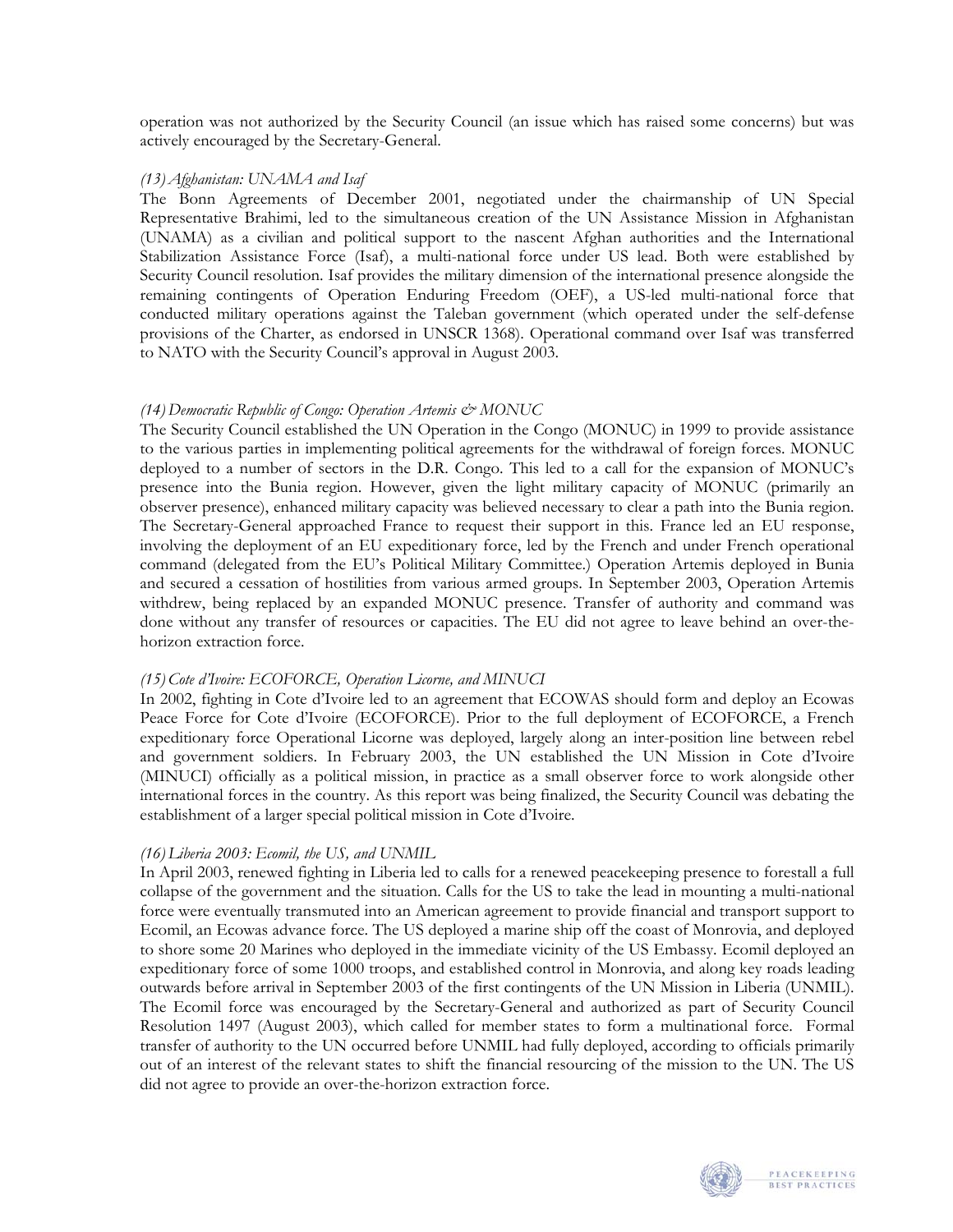*(17)Iraq: Operation Iraqi Freedom, the Coalition Provisional Authority & UNAMI* 

Recent events in Iraq bear some similarity to other recent hybrid operations, though the nature of the political conflict surrounding the launch of the US-led coalition of the willing provides a vital, and complex, context. In formal terms, the US-led coalition war against Iraq followed by a Security Council authorized military and civilian management operation, partially operated by the UN in the form of UNAMI, is similar to the sequence of events and arrangements that attended the Kosovo crisis. Resolutions after the war provided for retroactive authorization of the Coalition Provision Authority, the establishment of a UN Assistance Mission in Iraq (UNAMI), and later, in effect, the *post facto* authorization of a US-led multinational force in Iraq. Although the relationship between UNAMI and the CPA is in formal terms similar to the relationship between UNAMA and Isaf, or between UMMIK and Kfor, a wider set of political factors constrain the comparison.

# **Bibliography**

"UN States Heeding Annan's Call for Troops for DRC," *Agence France Presse*, May 16, 2003.

"US Deploys Marines to Protect Embassy in Liberia," *Associated Press*, July 21, 2003.

Adebajo, Adekeye. 2002. *Building Peace in West Africa: Liberia, Sierra Leone, and Guinea-Bissau.* Boulder: Lynne Rienner Publishers.

Cousens, Elizabeth, Chetan Kumar with Karin Wermester. 2001. *Peacebuilding as Politics: Cultivating Peace in Fragile Societies.* Boulder: Lynne Rienner Publishers.

Cousens, Elizabeth. 2001. *Toward Peace in Bosnia: Implementing the Dayton Accord.* Boulder: Lynne Rienner Publishers.

Coutts, Sheila and Kevin Ong. 2002. "Managing Security Sector Reform." In *The UN, the EU, and Other Regional Actors: Partners in Peace?* Paris: International Peace Academy.

Dahrendorf, Nicola, Project Director. 2003. *A Review of Peace Operations: A Case for Change.* London: The Conflict, Security and Development Group, International Policy Institute, King's College London.

Dee, Moreen. "'Coalitions of the Willing' and Humanitarian Intervention: Australia's Involvement with INTERFET". International Peacekeeping, Vo.8, No.3, Autumn 2001, pp.1-20

Durch, William J. 1996. *UN Peacekeeping, American Politics, and the Uncivil Wars of the 1990s.* New York: St. Martin's Press.

Durch, William J. et al, "The Brahimi Report and the Future of Peace Operations", Stimson Center, November 2003.

Durch, William J. "Picking Up the Peaces: The UN's Evolving Postconflict Roles", *The Washington Quarterly*, 26:4, pp.195-210.

Dwan, Renata, Thomas Papworth, Marta Reuter, Henry Wathen. 2000. "Multilateral Peace Operations, 1999." In *SIPRI Yearbook 2000.* New York: Oxford University Press.

Fearon, James and David Laitin. Stanford University. Unpublished manuscript.

Forman, Shepard and Andrew Grene. 2003. "Collaborating with Regional Organization." In *The UN Security Council: From the Cold War to the 21st Century,* David Malone, ed.Boulder: Lynne Rienner Publisher.

Gill, Bates and James Reilly, "Sovereignty, Intervention and Peacekeeping: The View from Beijing", *Survival*, Vol.42, No.3, Autumn 2000, pp.41-59.

![](_page_29_Picture_18.jpeg)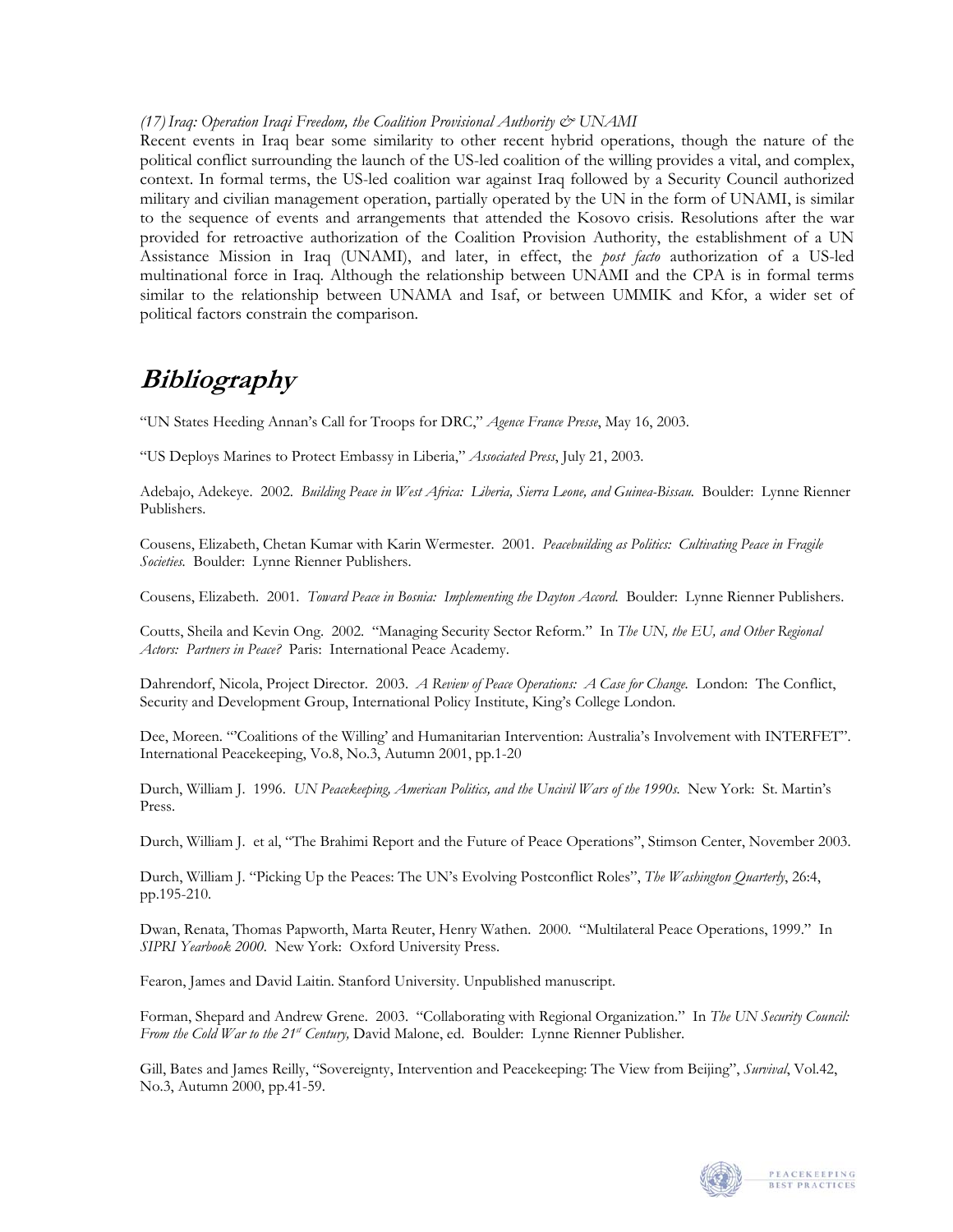Griffin, Michele and Bruce Jones. 2000. "Building Peace through Transitional Authority: New Directions, Major Challenges." *International Peacekeeping* 7(4): 75-90.

House of Commons. Hearing. March 1, 2001, [http://www.parliament.the-stationery-office.co.uk/](http://65.54.246.250/cgi-bin/linkrd?_lang=EN&lah=43f8103fff8e5e26211364100cf53c81&lat=1069812027&hm___action=http%3a%2f%2fwww%2eparliament%2ethe%2dstationery%2doffice%2eco%2euk%2fpa%2fcm200001%2fcmhansrd%2fvo010301%2ftext%2f10301w03%2ehtm)  [pa/cm200001/cmhansrd/vo010301/text/10301w03.htm](http://65.54.246.250/cgi-bin/linkrd?_lang=EN&lah=43f8103fff8e5e26211364100cf53c81&lat=1069812027&hm___action=http%3a%2f%2fwww%2eparliament%2ethe%2dstationery%2doffice%2eco%2euk%2fpa%2fcm200001%2fcmhansrd%2fvo010301%2ftext%2f10301w03%2ehtm).

International Crisis Group, "EU Crisis Response Capability: Institutions and Processes for Conflict Prevention and Management", Brussels, 26 June 2001.

Jones, Bruce. 2001. *Peacemaking in Rwanda: the Dynamics of Failure.* Boulder: Lynne Rienner Publishers, 2001.

Jones, Bruce. "Military Intervention in Rwanda's 'Two Wars': Partnership and Indifference" in Barbara Walter and Jack Snyder, eds., *Civil Wars, Insecurity and Intervention*. New York: Columbia University Press, 1999.

Lia, Brynjar. "Islamist Perceptions of the United Nations and its Peacekeeping Missions: Some Preliminary Findings." *International Peacekeeping*, Vol.5, No.2, Summer 1998, pp.38-63

MacFarlane, S. Neil. 1997. "On the Front Lines in the Near Abroad: The CIS and the OSCE in Georgia's Civil Wars." *Third World Quarterly* 18(3): 509-525.

Marshall, Monty G. and Ted R. Gurr. 2003. *Peace and Conflict 2003: A Global Survey of Armed Conflicts, Self-Determination Movements, and Democracy.* College Park: University of Maryland, Center for International Development & Conflict Management.

Martin, Ian. "Is the regionalization of peace operations desirable?" in Pugh & Singh, *The United Nations and Regional Security: Europe and Beyond*. pp.48

Peel, Michael. "Rebels Agree to Pullback as Peacekeepers Start Liberia Deployment," *Financial Times*, August 5, 2003.

Pugh, Michael and Waheguru Pal Singh. 2003. *United Nations and Regional Security Europe and Europe*. Boulder: Lynne-Rienner.

Rubin, Barnett and Andrea Armstrong. 2003. "Regional Issues in the Reconstruction of Afghanistan." *World Policy Journal* 20(1): 31-40.

Rubin, Barnett. 2002. *Blood on the Door Step: the Politics of Preventive Action*. New York: The Century Foundation and the Council on Foreign Relations.

Ryan, Alan. "The Strong Lead-Nation Model in an Ad Hoc Coalition of the Willing: Operation Stabilise in East Timor" *International Peacekeeping*, Vol.9, No.1, Spring 2002, pp.23-44

Secretary of Defense. 1990-2000. *Annual Defense Report*. Washington, D.C.: GPO.

Singer, Peter W. 2001-2002. "Corporate Warriors: The Rise of the Privatized Military Industry and Its Ramifications for International Security." *International Security* 26(3): 186-220.

Stedman, Stephen and Michael Gilligan. 2001. "Where Do the Peacekeepers Go?," New York University and Stanford University. (Unpublished manuscript.)

Stedman, Stephen John, Donald Rothchild, and Elizabeth M. Cousens, eds. 2002. *Ending Civil Wars: The Implementation of Peace Agreements.* Boulder: Lynne Rienner.

Tardy, Thierry. 2003. "Limits and Opportunities of UN-EU Relations in Peace Operations: Implications for DPKO," Geneva Center for Security Policy.

The Military Balance. (Multiple volumes) London: International Institute of Strategic Studies, 1995-2002.

![](_page_30_Picture_20.jpeg)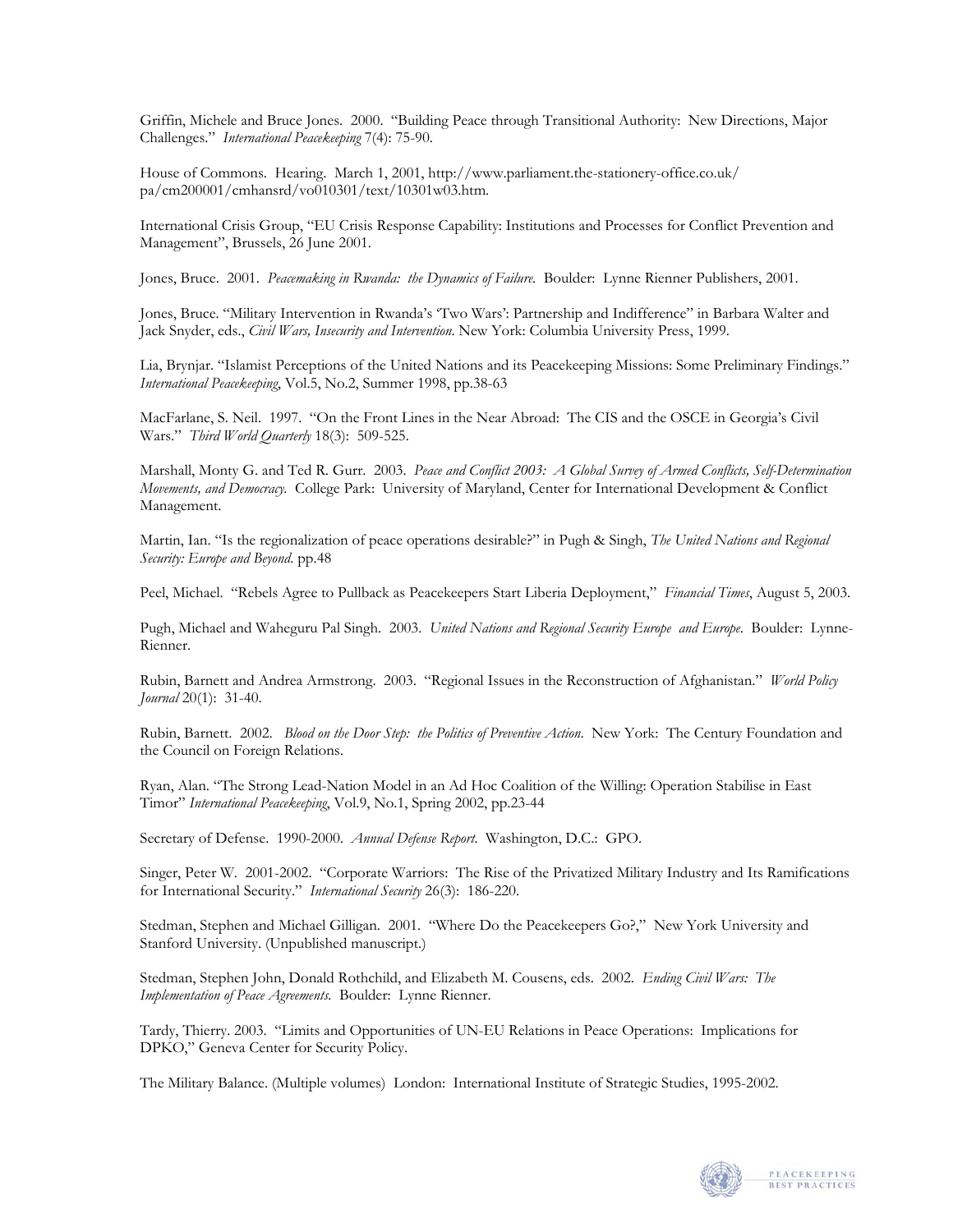Vogt, Margaret and Monde Muyangwa. 2000. "An Assessment of the OAU Mechanism for Conflict Prevention, Management, and Resolution, 1993-2000." *International Peace Academy*.

Zhang, Yongjin. "China and UN Peacekeeping: From Condemnation to Participation." *International Peacekeeping*. Vol.3, No.3, Autumn 1996, pp.1-15

![](_page_31_Picture_2.jpeg)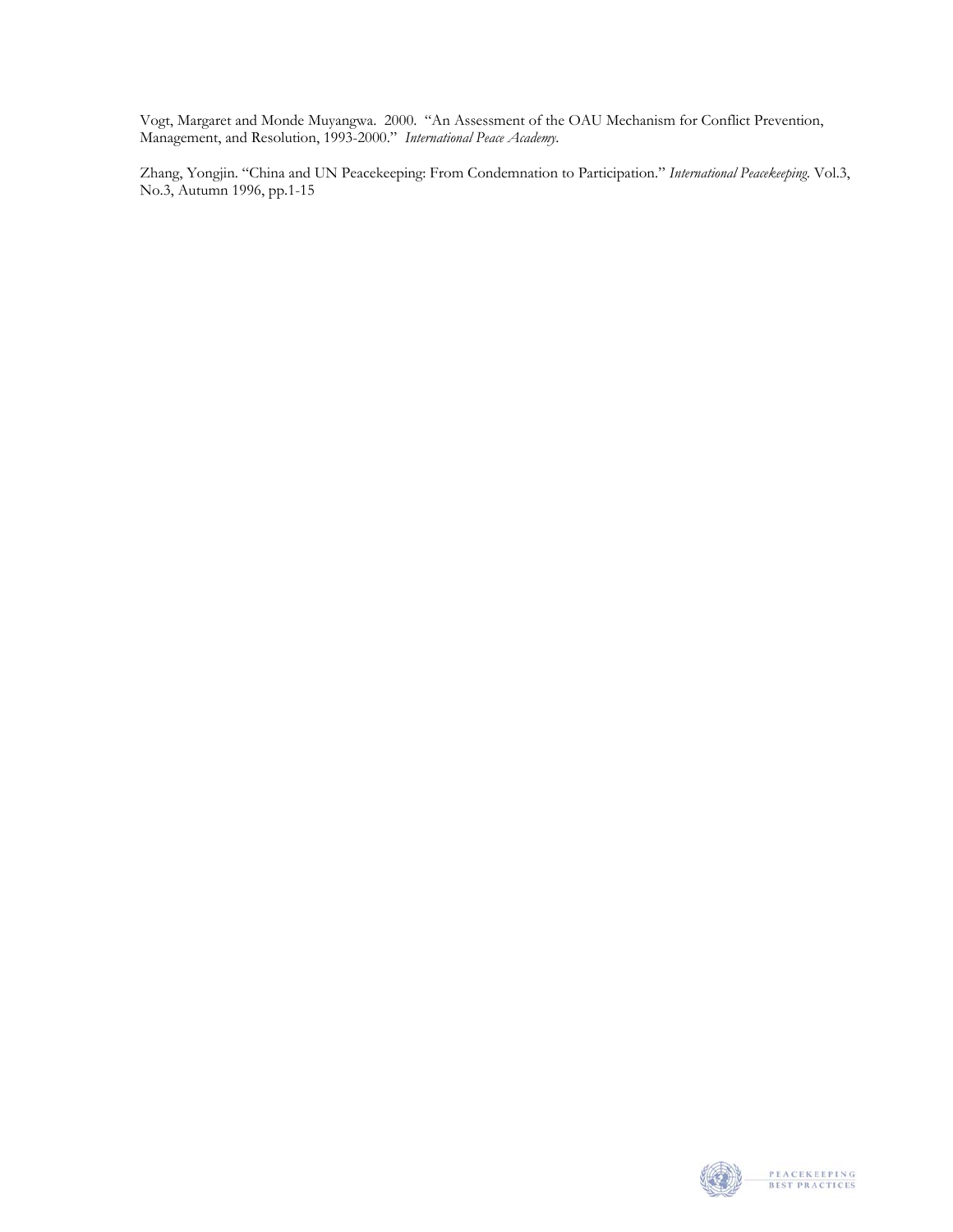#### **Endnotes**

 $\overline{a}$ 

1 Thanks to Ian Johnstone, Bill Durch and Shepard Forman for insightful comments on drafts. Errors of fact or interpretation are the responsibility of the author.

2 There are of course important exceptions. Principal among them are ongoing efforts by the International Peace Academy to document the evolving role of the Security Council – in particular, Michael Pugh and W.P.Sidhu (eds.) *The United Nations and Regional Security*. New York: Lynne Reinner, 2003. Also see Shepard Forman and Andrew Grene, "The Security Council and Regional Organizations" in David Malone (ed.) *The UN Security Council in the 1990s.* New York: Lynne Reinner (Forthcoming.)

3 For an analysis of the progress to date in implementation of the Brahimi reforms, see in particular William J. Durch et al, "The Brahimi Report and the Future of Peace Operations", Stimson Center, November 2003. 4 William J. Durch et al, *The Brahimi Report and the Future of UN Peace Operations*. Henry Stimson Center, November

2003.

5 Latin America and Asia have regional organizations that play more or less important roles in the political management of conflict, but have not developed peacekeeping capacities. In the Middle East, the Arab League abandoned peacekeeping after a limited experiment in Lebanon in the 1970s, the Gulf Cooperation Council has not developed response capacities, and generally the region's organizations are moribund or divided. In Central Asia, a series of criss-crossing regional organizations played almost no role in managing such conflicts as the internal war in Afghanistan. Thus, when we discuss regional organizations it is really only Africa and Europe that are in discussion. It is notable that regional organizations have been most active in the same regions that the UN has been most responsive.

6 See the excellent paper by Thierry Tardy for DPKO/PBPU.

7 In 1994/5, there was consideration within the UN of deployment of the UK-based PMC Defense Systems Limited to perform security operations in Eastern Zaire, but this met with opposition from member states on the grounds that it was unethical for the UN to resort to privatized security – an ethical argument wholly undermined by the

unwillingness of those same member states to contribute troops to a mooted mission (until 1996).<br><sup>8</sup> Report of the Secretary of Defense to the President and Congress 1990, 1991, 1992, 1993; Annual Defense Reports 1995, 1996, 1997, 1998, 1999, 2000; both Washington DC, United States Government.<br><sup>9</sup> This, too, is a complex issue. The 'Transformations in Multilateral Security Institutions' project has commissioned

more detailed work on this subject from Stanford University's Center for International Security and Cooperation, which will be available to DPKO.

 $10$  A comprehensive analysis of the evolution of security institutions is found in International Crisis Group, "EU Crisis" Response Capability: Institutions and Processes for Conflict Prevention and Management", Brussels, 26 June 2001.<br><sup>11</sup> Also see Thierry Tardy, "French Policy Towards Peace Support Operations", *International Peacekeeping*, Spring 1999, pp.55-78

12 For a perspective on this evolution, see Yongjin Zhang, "China and UN Peacekeeping: From Condemnation to Participation." *International Peacekeeping*. Vol.3, No.3, Autumn 1996, pp.1-15; also, Bates Gill and James Reilly,<br>"Sovereignty, Intervention and Peacekeeping: The View from Beijing", Survival, Vol.42, No.3, Autumn 2000, <sup>13</sup> Author field notes: Gaza, Jerusalem, Amman, Damascus, Beirut, 2000-2002. Also see Brynjar Lia, "Islamist

Perceptions of the United Nations and its Peacekeeping Missions: Some Preliminary Findings." *International Peacekeeping*, Vol.5, No.2, Summer 1998, pp.38-63

*<sup>14</sup>* See Robert Pape, "The Strategic Logic of Suicide Terrorism", *American Political Science Review*, Vol.97, No.3, August 2003, pp.343-362*.* 

<sup>15</sup> The obvious downside to UN financing of authorized by not UN-commanded missions is the burden that would be imposed on some states by picking up even a modest share of such extraordinarily expensive 'operations' as the Gulf War. On the other hand, UN financing of MNFs would create a major incentive over time for these operations to be conducted under a UN framework.<br><sup>16</sup> Notably, William J. Durch, "Picking Up the Peaces: The UN's Evolving Post-conflict Roles", *The Washington* 

*Quarterly*, 26:4, pp.195-210.<br><sup>17</sup> Patman, Robert G. 1997. "Disarming Somalia: The Contrasting Fortunes of United States and Australian

Peacekeepers during United Nations Intervention, 1992-1993." *African Affairs* 96(385): 509-533. 18 Barbara Walter and 18 Bruce Jones, "Military Intervention in Rwanda's 'Two Wars': Partnership and Indifference" in Barbara

Jack Snyder, eds., *Civil Wars, Insecurity and Intervention*. New York: Columbia University Press, 1999.<br><sup>19</sup> For a brief but cogent analysis, see Ian Martin, "Is the regionalization of peace operations desirable?" in Pugh

Singh, *The United Nations and Regional Security: Europe and Beyond.* pp.48<br><sup>20</sup> See Elizabeth Cousens and David Harland, "Bosnia", in William J. Durch (ed.) *Peace Operations*. Forthcoming.